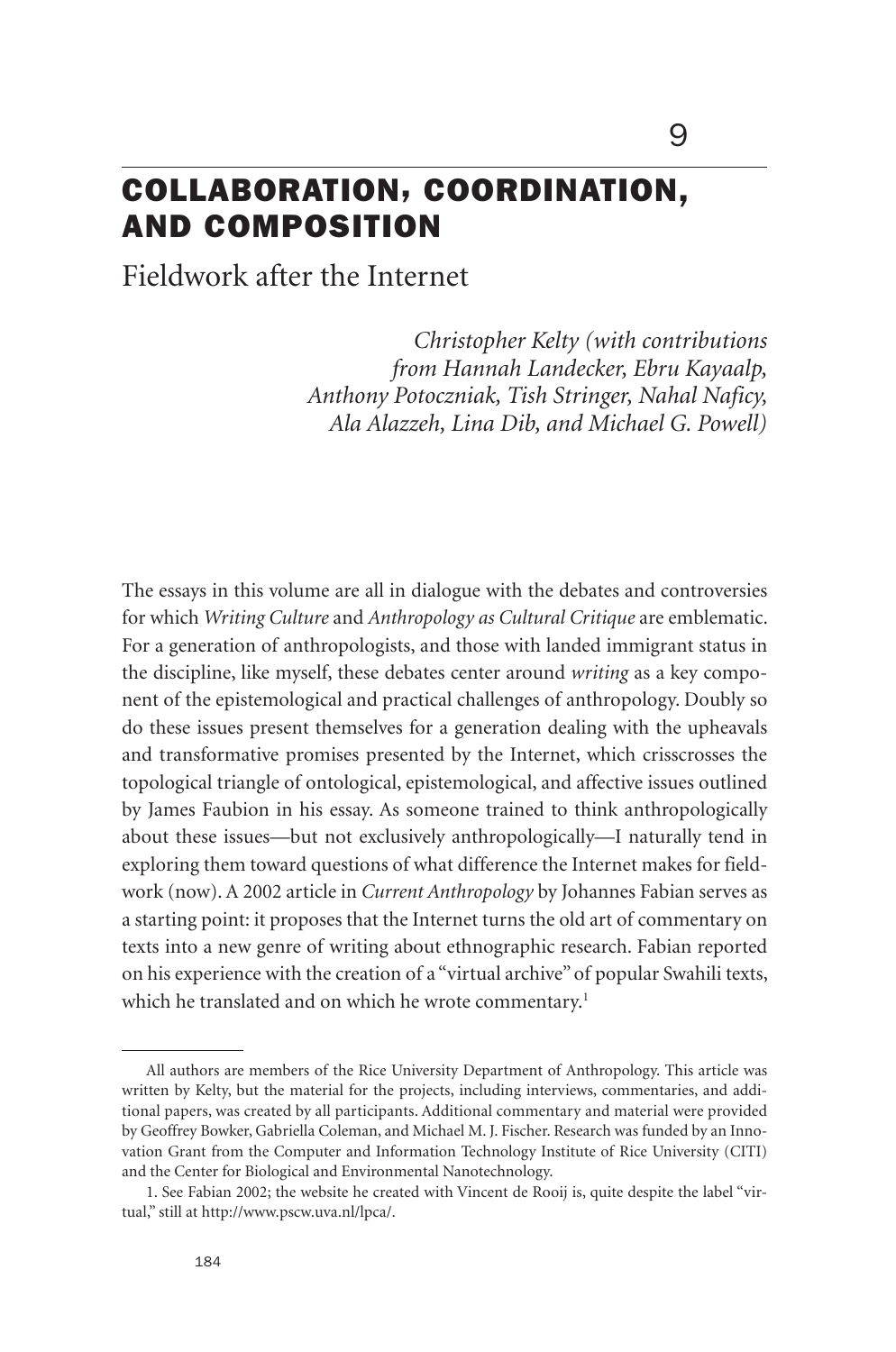Fabian's experiment poses several questions, which this chapter explores: Does it prove the need for a new kind of anthropology, or reveal new modes of fieldwork? Does it ramify existing problems long plaguing research and writing in the discipline? Is commentary really a newly transformative genre, or is it just glorified blogging? How can we tease apart millennial promises of Internetinspired radical transformation from the clearly felt, but dimly perceived, material changes in how we research, write, disseminate, and receive our work, specifically in terms of the practice of fieldwork?

This chapter confronts these questions by reflecting on a series of experiments in fieldwork and writing conducted in 2003–2005 at Rice University. The project is similar to Fabian's in that the practical component is "merely" a compilation of interviews, primary sources, and commentary conducted around the theme "Ethics and Politics of Science and Technology."2 The project focuses on two areas: computer science and nanotechnology. Both are areas of vibrant research at Rice University (where our research was conducted) as well as "emergent" or "strategic" (van Lente and Rip 1998) sciences that are organized in response to broad ethical, political, and cultural demands. The material of the project is thus a substantial collection of interviews with scientists, commentary on these interviews by faculty and graduate students, and conceptual articulation of ongoing and new research problems related to existing and past research. The project is open-ended in two senses: first, it was not intended to reach its apotheosis in published articles or books, but to go on living in diverse print and electronic forms as long as there were (or are) graduate students or faculty interested in using or expanding the materials or addressing the problems; and second, it is open to participation by anyone wishing to make use of the existing materials, provided they contribute their work back to the project.

In reflecting on this experiment, this chapter touches three issues: 1) it responds to some of the issues raised by Fabian concerning the status of ethnographic materials and data, and of commentary as a "genre" of ethnographic writing after the Internet; 2) it distinguishes conceptually the practices of coordination and collaboration as they relate to ethnographic fieldwork after the Internet; and 3) it reports briefly on the outcome of the Ethics and Politics of Science and Technology projects (as they stood in 2005, when this article was written) and how they exemplify the first two issues.

The practice of "commentary" and the more general concept of "composition" are intended to augment or extend the familiar critiques around anthropological writing (such as those raised in *Writing Culture* [Clifford and Marcus 1986])

<sup>2.</sup> Project Website: http://kelty.org /epit and http://kelty.org /epnano.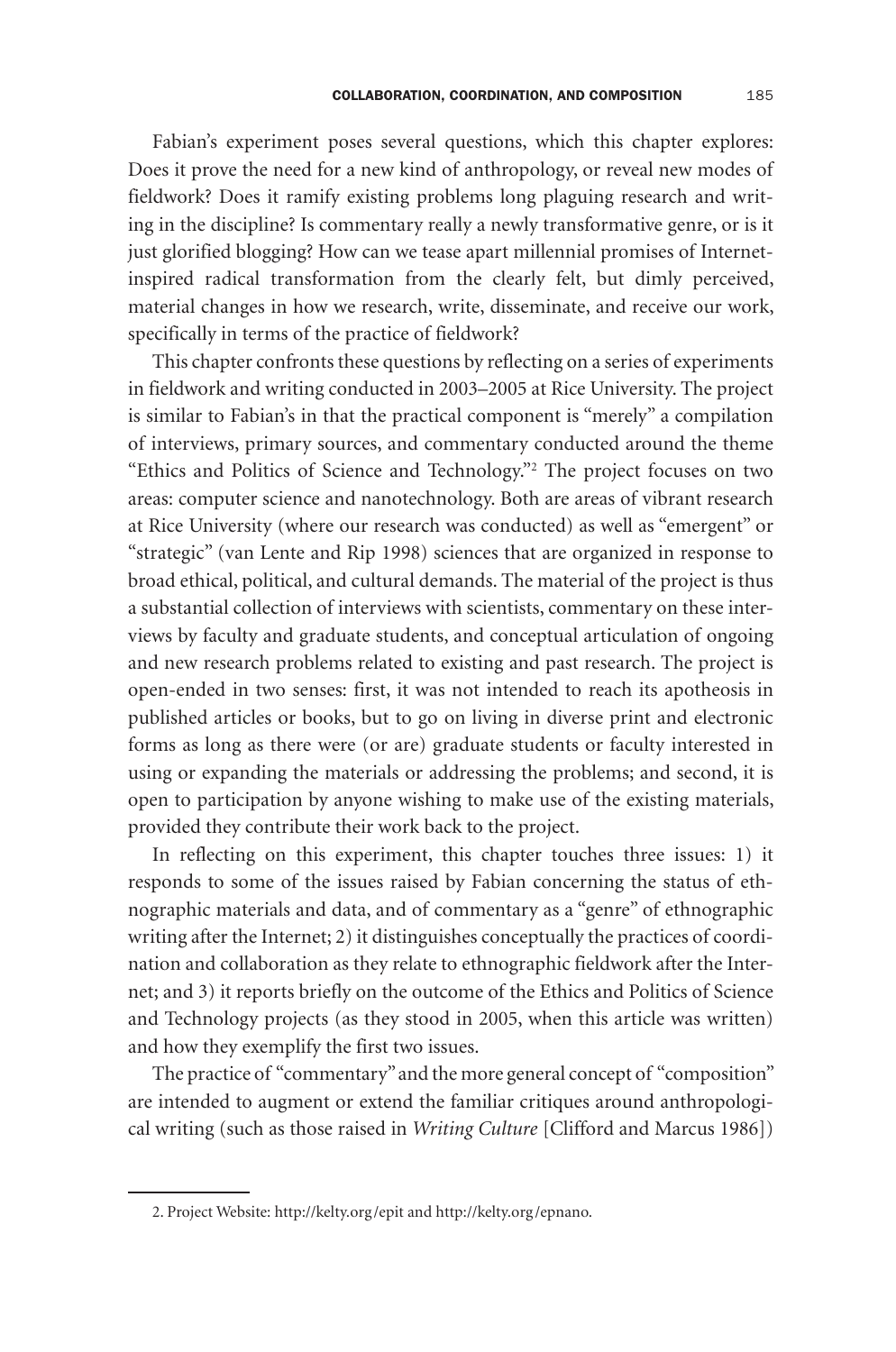by including the Internet and new media and the challenges and opportunities they pose. From the perspective of digital media, the concept and the practice of "writing" neither exhaust the challenges of conceptual innovation and anthropological analysis, nor are they sufficient to describe the range of practices in which anthropologists increasingly engage, from fieldnote writing to blogging, from book-lending to social book-marking, from letter-writing to listening and observing, from qualitative data analysis to collaborative interviewing, from draft articles circulated among informants and colleagues to public wikis. All of these activities involve writing of some kind, but the term hardly captures the complexity of the activities of organization and conceptual innovation that thereby result—much less the multiple ways the Internet and digital media impinge on them or pose new opportunities. At a pragmatic level, this profusion has affected every discipline, changing the micro-practices of everything from bibliographies to photography to the ease with which sophisticated software can transform "raw" material.

Despite all this, the only lasting marker of success in research in social and cultural anthropology remains the article or book—and in the last twenty years particularly, books that display the virtuosity and innovative genius of individual researchers, and not the expansion and consolidation of concepts and problems specific to communities of researchers, much less disciplines (Collier and Lakoff 2006).

"Composition" therefore is intended to be a somewhat broader concept that captures this diversity.<sup>3</sup> We say "composition" here because it is more inclusive than "writing" (paintings, musical works, and software all need to be composed, as poetry and novels do). Writing implies the textual and narrative organization of language—still a difficult enough problem of composition, and still the gold standard; but it leaves out the composition of images and sounds, or especially how other kinds of objects are composed as part of an ethnographic project: documents, statistics, forms, legal documents, unpublished works, audio transcripts, blog-entries, and so on. The Internet neither solves this problem nor simplifies it—if anything it makes it more difficult at the same time that it provides the possibility of solving it. Fabian put it well: "no more than other 'media' does the Internet guarantee its own communicative or informative success. It does not preempt the labors of ethnographic representation; it only changes

<sup>3.</sup> Gregory Crane, creator of the Perseus Archive of Greek and Roman texts, articulated the concept of composition in an article in Current Anthropology from 1991 (Crane 1991). He distinguishes between "writing (a particular historically contingent task) and composing (what authors do, no matter what the medium or technology)" (293). Such a notion of composition as an activity distinct from writing is also explored in detail in the work of Mary Carruthers (2000, 2008).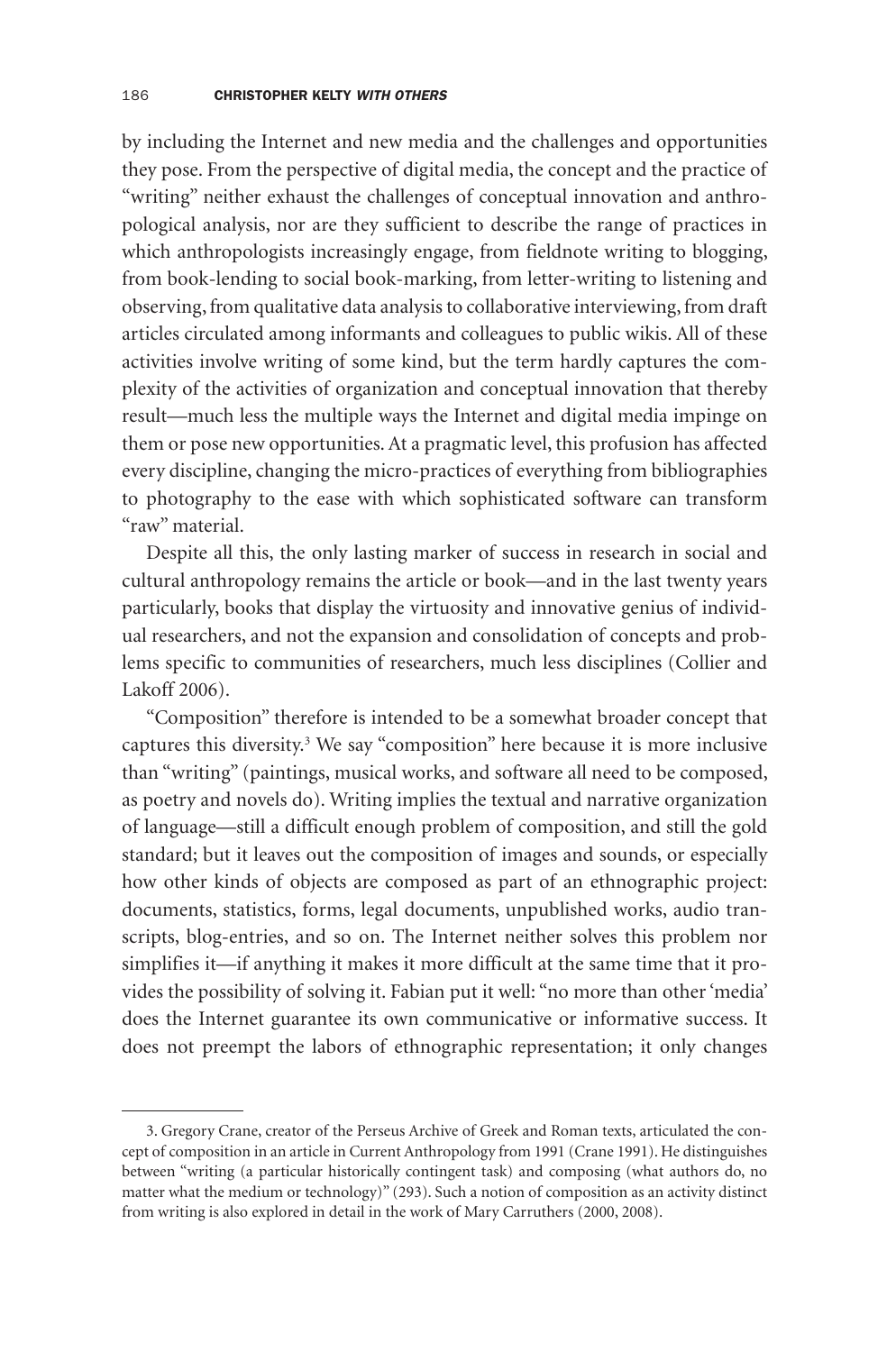some conditions, and it was to the latter that I wanted to direct our attention" (Fabian 2002, 785).

Similarly, the challenge of dealing with huge volumes of information—not only as a consumer of information, but as a producer as well—means experimenting with new modes of composition that can give specialist and generalist colleagues alike quick synoptic overviews of research materials and problems and trajectories without sacrificing the scholarly detail and individual virtuosity that has come to be valued in the discipline. It is in some ways an attempt to have our cake and eat it too: composition is a practice that crosses between writing understood as an artful craft and research understood as conceptual innovation (or more specifically, fieldwork understood as an epistemological encounter and a platform for shared conceptual work). The article and the book are, and will continue to be, the primary locus and container of concepts and ideas—but they will have been transformed by the array of new media and new technologies, each of which will have effects on the kinds of research and writing that are now possible. That is to say, somewhat awkwardly, that the book of the era of the Internet will look and act differently from the book of the era of the book.

Alongside the problem of composition, our research project also demonstrates the need to distinguish carefully and clearly between collaboration and coordination in anthropological work. Traditionally, collaboration has had two meanings in anthropology: collaboration among researchers, and collaboration between researchers and research subjects (on the latter see Lassiter 2005a). Both forms of collaboration are active here, but we distinguish between coordination and collaboration in the following way: coordination is the media-specific material and technical choices that allow a group of people to work together on similar topics, in the same places, in structured time frames, and with the same group of subjects. Collaboration is the conceptual and theoretical work that results, if it results. Coordination does not imply collaboration, but collaboration entails coordination.

By this definition it is possible to imagine both axes of collaboration—among researchers and between researchers and subjects—starting from different forms of coordination. Coordination between anthropologists takes different forms and happens at different time-scales than does coordination between researchers and their sites and subjects. While we would never suggest that anthropologists have not coordinated research among themselves, or with informants, or achieved collaboration in both cases, we would suggest that there has been little reflection on the media-specific differences of coordination that make a difference in attempting to foment collaboration of either form. Or to put it in terms of "connectivity," there are scales and metrics of connection between researchers and between informants that can help elaborate which kinds of coordination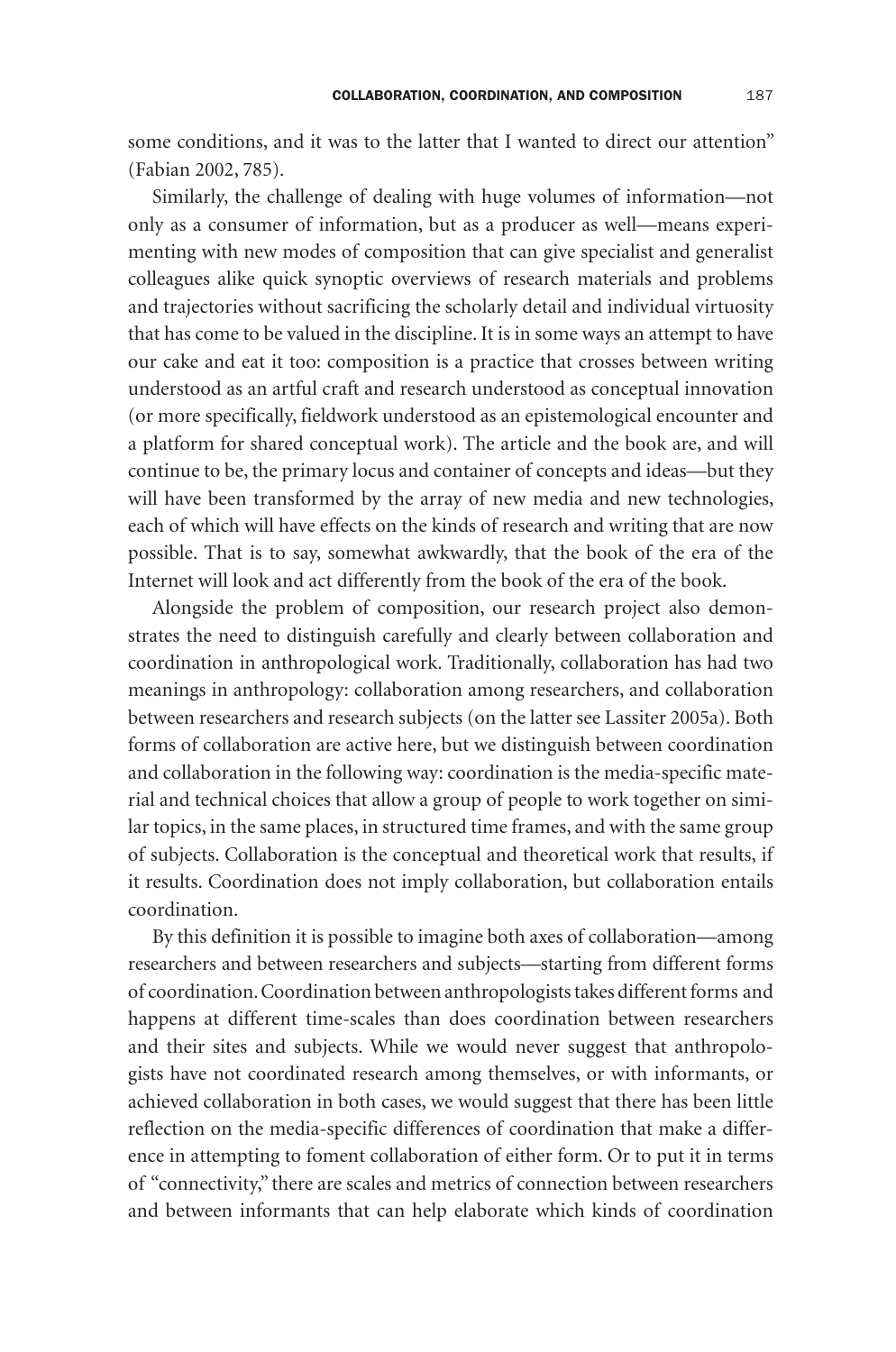might yield conceptual innovation (which I associate with collaboration) and which do not.

For instance, the management of power relations between anthropologist and informant (both "up" and "down") demands specific, material strategies and tactics of coordination. A researcher must design ways of interacting, observing, or participating, must lure informants into conversation somehow, must find ways to register (record, remember) a conversation, devise means of (co-)interpreting a conversation, transform it into an accessible written form, and disseminate it (these last two forms of coordination have been traditionally structured almost exclusively by the academic publishing industry), as well as managing the affective or emotional tensions of interaction, friendship, suspicion, and the like. In each given case these activities will be organized differently depending on the vagaries of the situation. Only in some cases will such coordination come to be, in hindsight, seen as collaboration; as for example when researcher and informant end up working together in the field, or writing together (e.g., Fischer and Abedi 1990); or when researchers literally work for an informant (in a corporation, for instance) or when researchers, in extreme cases of "going native," cease to make such distinctions.

By the same token, the most elaborate and hierarchical forms of coordination in science do not necessarily imply collaboration—they often serve only to break up a problem into identifiable, exclusive chunks that will then be addressed by individuals (perhaps with some recursion through which collaboration again becomes possible within the chunks) who are in turn not expected to exercise virtuosity or genius except at the level of such general systematic planning and coordination. Classic forms of anthropological collaborations such as the New Nations project might be seen as a kind of middle ground—and, in some narratives of the project, produced irresolvable tensions as a result.

Given this distinction between coordination and collaboration, it is also clear that there is far less coordination between anthropologists (who are trained and evaluated in highly individualized frameworks) than there is coordination between researcher and research subjects (which is after all the one form of coordination that requires utmost attention in all cases of ethnographic research). Graduate students and faculty may keep in touch with colleagues who are in the field, but are very rarely invited to participate in the research in structured ways (though compare the account of "improvising theory" in Cerwonka and Malkki 2007). Traditionally, it is the disciplines and subdisciplines themselves that have served this coordinating function between academics' projects (and hence also as the platform for collaboration) by keeping track of current problems and research directions, by disciplining scholars into forms of research that respond to these problems and by adapting problems to new and emergent phenomena.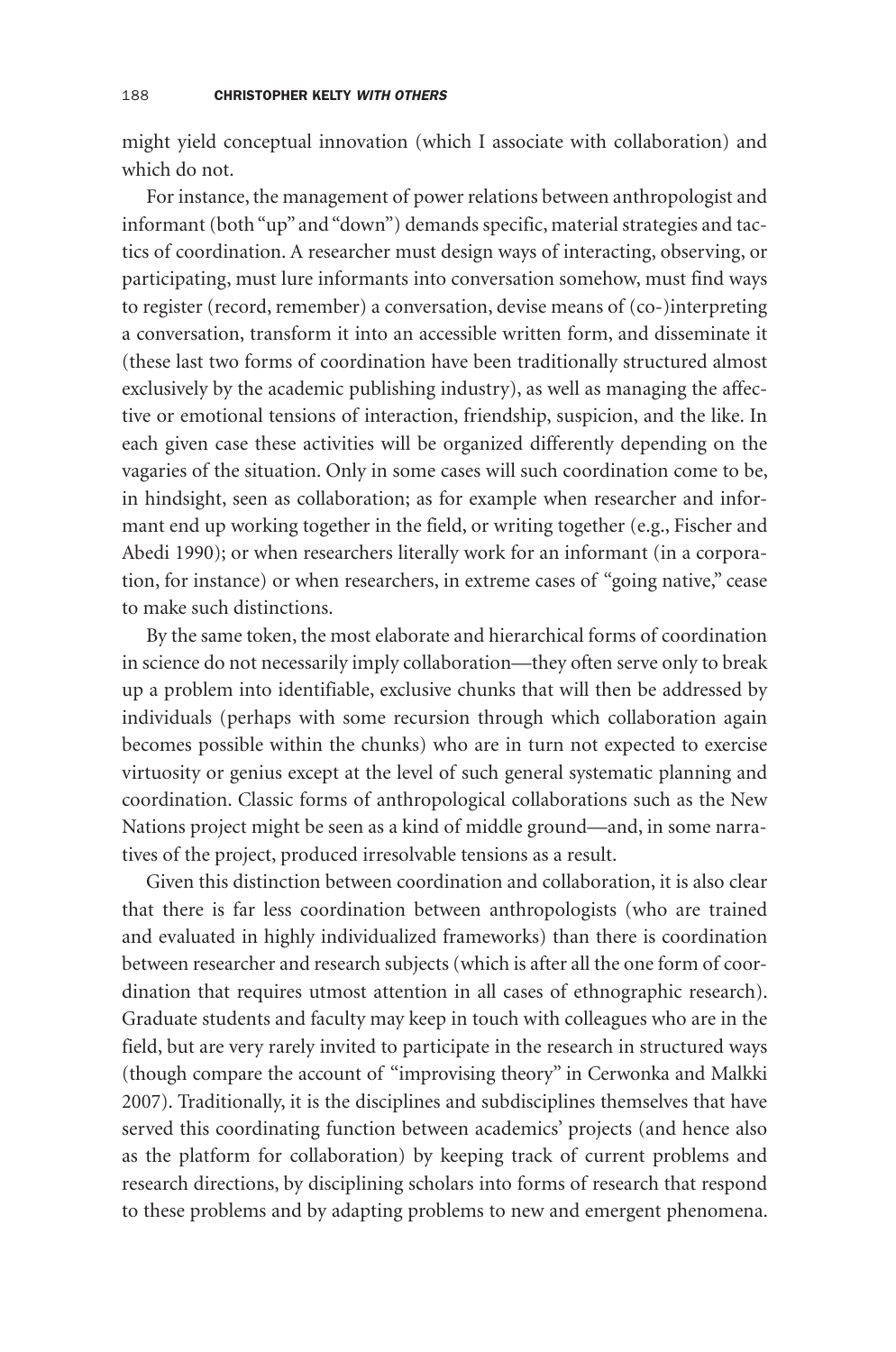In the age of inter-, trans-, multi-, and anti-disciplinary critique and innovation, however, the question is raised anew: If not by discipline, then how does one identify a significant problem, how does one become satisfied with the appropriate methods of research to pursue such problems, indeed, how does one determine to whom one is speaking about these problems and for what purpose, in the absence of strong disciplinary signals?

Befitting the role of ethnography as epistemological encounter, my understanding of these issues emerges from my own fieldwork experience among Free and Open Source software developers and advocates—an example and a template that I will return to throughout this article for what it can tell us about coordination and collaboration in anthropology. From this perspective, Free and Open Source software projects provide not just field sites, but exemplary cases of a response to a reorientation of knowledge and power that is also facing anthropology and other disciplines (Kelty 2008b). The response of Free and Open Source software is a template from which to imagine the more precise kinds of changes necessary in anthropology and a foil against which to judge proposals for new forms of writing or research.

The distinction between coordination and collaboration also has a strategic purpose in the "Ethics and Politics of Science and Technology" projects which are reported on herein: the intentional and sustained attempt to innovate forms of collaboration (based on practices of coordination) that do not sacrifice the eminently practical need for individual projects to develop, progress, and be evaluated as such. We seek to create coordinated projects that fertilize multiple individual, idiosyncratic interests, allow them to develop in parallel, and reap the benefit of continuous, partial collaborations. The "collaboration" emerges not from a topdown concern with answering a set of discipline-defined research questions, but through the problem-seeking activities of the individual researchers, conducted alongside one another, coordinated both through technical means and through structured engagement.

# The Ethics and Politics of Science and Technology

Starting in 2003, we began two related experiments in ethnographic research on the general theme of ethics and politics of science and technology—one on computer science called EPIT (Ethics and Politics of Information Technology) and one on nanotechnology called EPNANO (Ethics and Politics of Nanotechnology). Both experiments were conducted primarily at Rice University, the substantive topic areas reflecting two of the more vibrant research areas at this small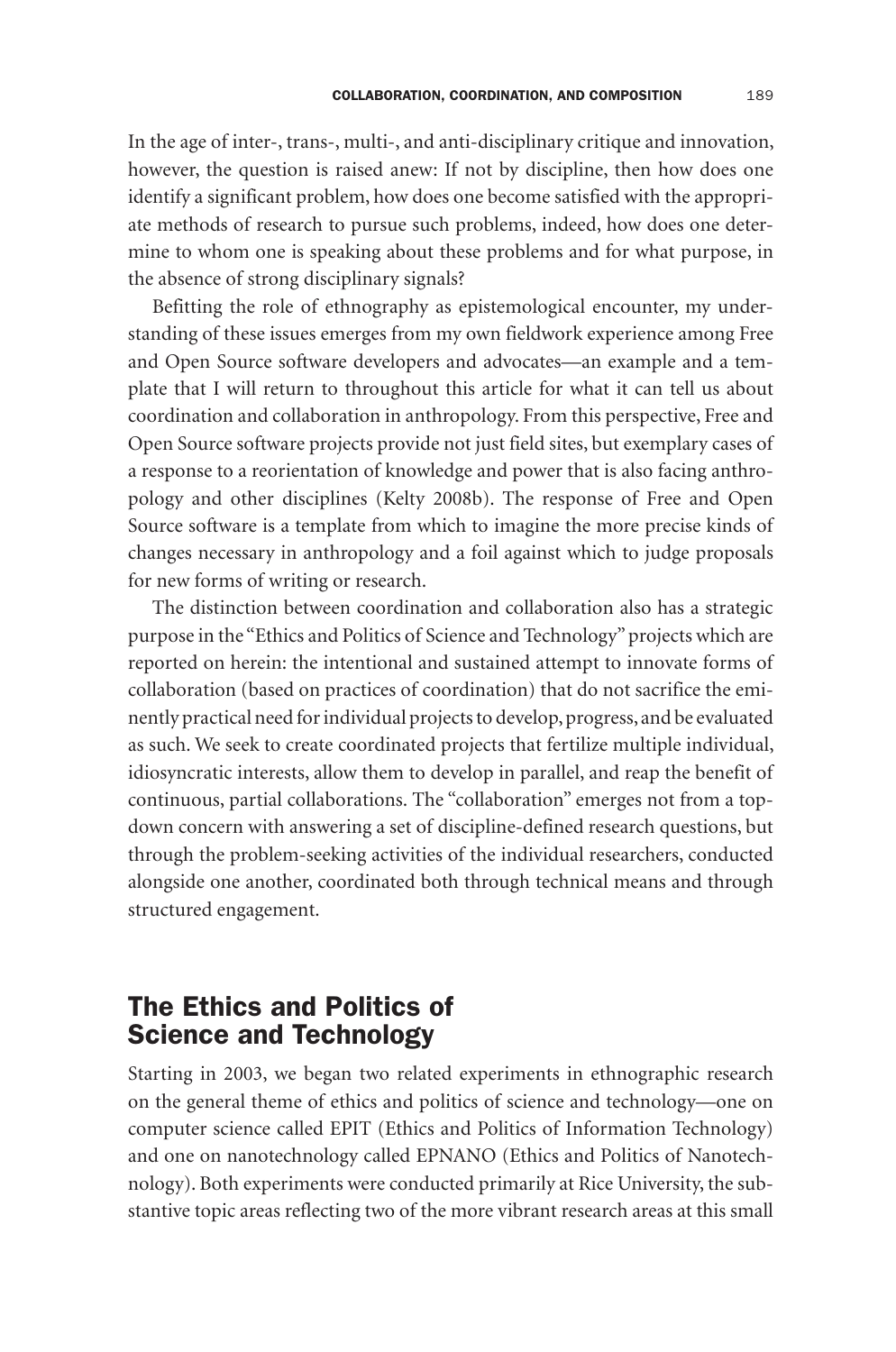university, and each involved one or two faculty and around four graduate students. The methodology of the two projects, along with some of the preliminary results and conceptual work, is described herein.

EPIT, the initial project, was funded by the Computer and Information Technology Institute (CITI) at Rice University—an institute devoted to brokering relationships across the schools and disciplines and, through funding, lectures, lunches, and other activities, to encouraging individuals to seek out and form collaborations with people in faraway disciplines. CITI is one of four such institutes at Rice (the others are in Biology, Environmental Science, and Nanotechnology) whose aims are to foster interdisciplinarity and enhance communication of research results across departmental and disciplinary borders. CITI's institutional mandate is to see research that would not otherwise be funded, or necessarily even performed, seeded on their dime and then, if possible, leveraged into larger funding sources. They were therefore successful in convincing members of the anthropology and philosophy departments (albeit scholars trained in science studies and philosophy of science) to develop a project that loosely asked the question: What kinds of ethical or political issues currently face working engineers and computer scientists and how can we collaborate to address them?

From the perspective of the anthropologists and the philosopher involved, the project was not conceived of as beginning with philosophical definitions of ethics; instead, we sought only to investigate, ethnographically, the projects and practices of particular computer sciences, in the hope that our dialogue with and observations of particular computer scientists would bring out several "ethical" issues to be refined over the course of the project. On the one hand, such a goal is trivial: nearly any practice worthy of the name can be understood in terms of its ethical dimensions. On the other hand, we sought to discover not only what the scientists themselves considered ethical problems, or what "normal" practices they engaged in, but especially the problems that confronted them for which they had no name—emergent, unusual, or contingent issues for which their training did not prepare them.<sup>4</sup> More often than not, they referred to these issues (issues that were not part of everyday practice) as ethical. The choice of scientists and research areas was therefore strategic.<sup>5</sup>

<sup>4.</sup> On this subject, we are guided by a number of recent attempts to theorize the modern transformation of the ethical: Fischer 2003; Rabinow 2003; Faubion 2001b; Lakoff and Collier 2004.

<sup>5.</sup> Indeed, the ability to make such a strategic choice depended largely on the extensive topical knowledge of one of the research group members (Kelty), who had already conducted significant research in this area and was therefore attuned to which research areas might be most salient for our questions; a second project on nanotechnology has therefore proven somewhat more challenging in that there are no experts among us, making the choice of subjects a slightly less principled one.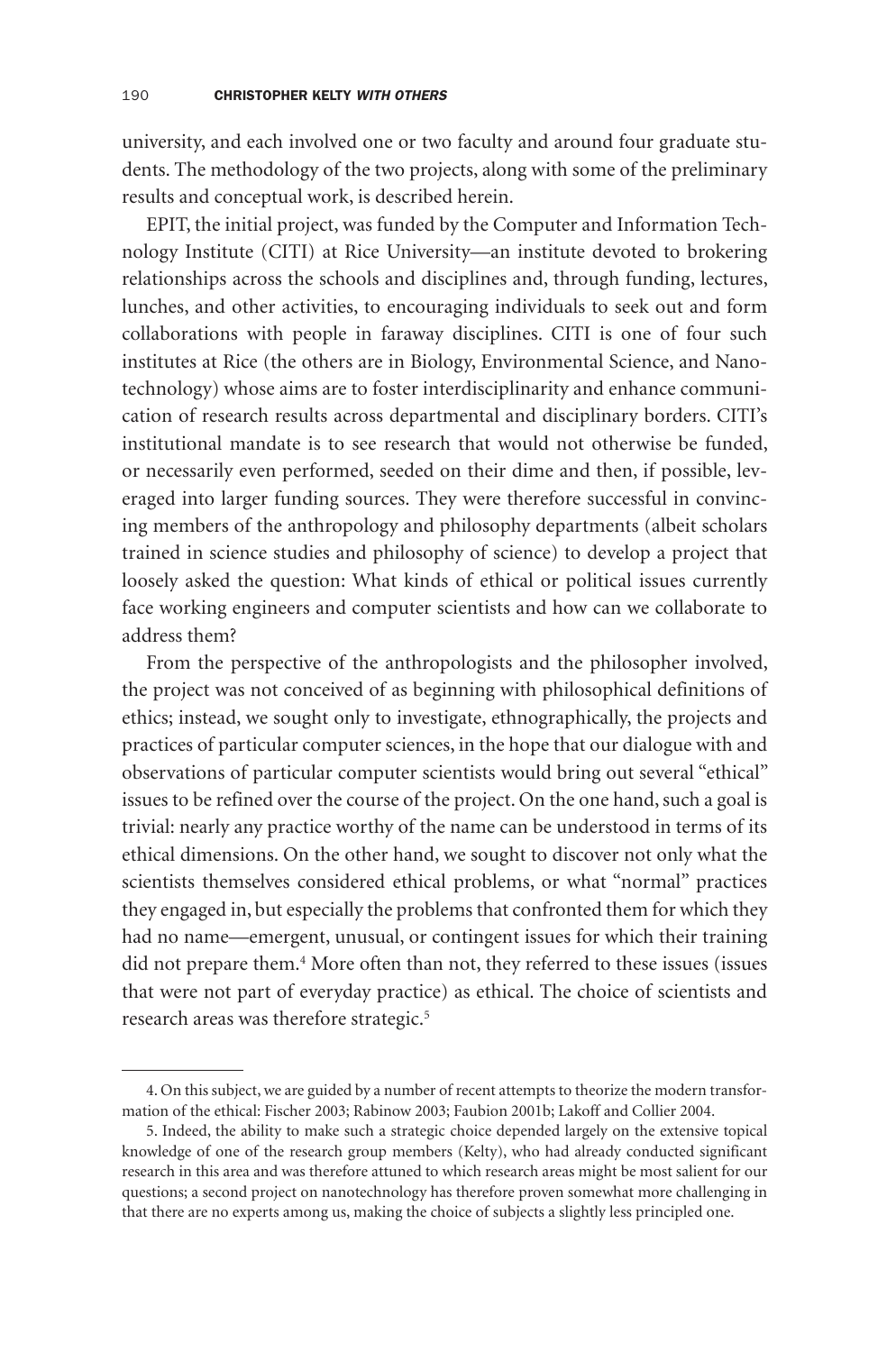The second project, EPNANO, was funded by the Center for Biological and Environmental Nanotechnology (CBEN), an NSF-funded center devoted to exploring the "wet-dry" interface between natural and human systems, and emerging nanomaterials and particles. All of the NSF centers funded through the National Nanotechnology Initiative (NNI) also have educational/outreach programs and social and ethical impact programs as part of their purview. In the case of CBEN, the researchers are funded through the latter program and are expected to contribute research to the center.

The nanotechnology project was also conceived as a way to discover, through ethnographic research, the emerging issues being labeled ethical or political; the demand for such research has been extremely high in the last four years, and the availability of funding for social science research on nanotechnology stands to transform the kinds of topics and issues that science studies, policy studies, technology assessment, science ethics, and other associated fields might pay attention to. In 2005, three NSF Centers for Nanotechnology and Society were funded to pursue this research (see, e.g., Guston and Sarewitz 2002). Whereas computer science has a sense of its history, the tools it has developed, and its concepts and problems, nanotechnology represents a much earlier stage of the constitution of research fields and projects, and a large part of our research has been the investigation of who participates in it and how they conceive of its novelty and historical emergence.

# Method

In both experiments, the research protocols have been similar. The research has been primarily participant observation and interview-based, with graduate students and faculty pursuing leads to hang out in labs, attend meetings, or conduct associated research and reading. A significant component of the "coordination" is the coordination around the various formal interviews; it usually follows the same protocol. The research group meets to read and discuss materials that have been provided by the interviewee—usually impenetrable and obscure research publications, of which we can normally parse only the first sentence. Of the abstract.<sup>6</sup> The research group delves into these areas and develops a loose set of

<sup>6.</sup> One of the small satisfying successes of this project was the fact that anthropology graduate students—most of whom were avowedly uninterested in computer science—went from being intimidated and bewildered by the research articles to being comfortable with and unthreatened by the language in the space of six months. They only really came to believe the abstract assertion that there is a difference between knowing a lot of science and knowing the meaning of science via the practical experience of exploring and discussing the works with practitioners. This, if anything, is confirmation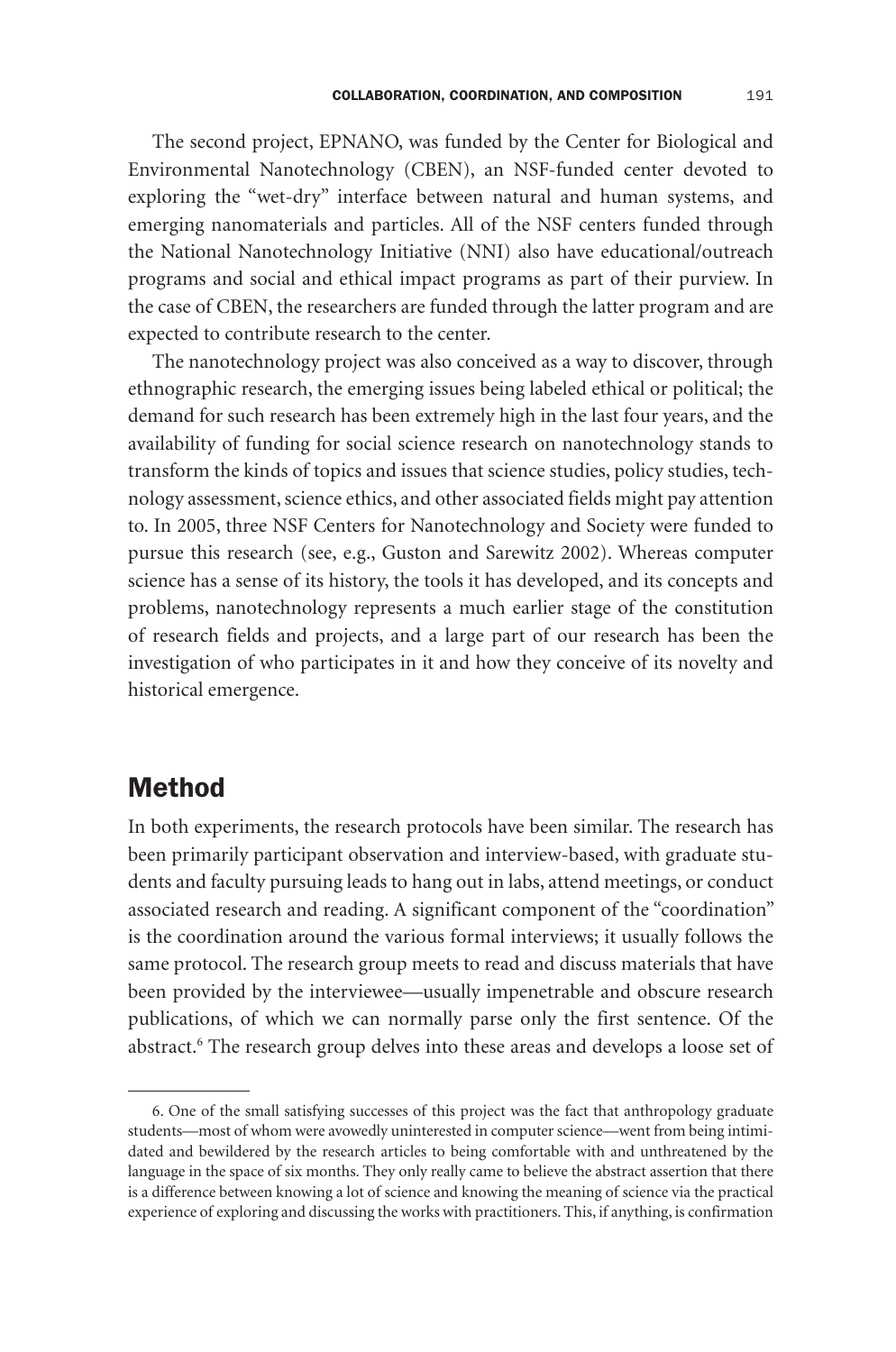questions together based on discussions and reading. A subset of the group conducts an interview and transcribes it. The transcription is sent to the interviewee for comment, and the research group meets again to determine which, if any, of our questions were answered, which need further clarification, and what direction to head in for a second set of questions and interviews. The development of question areas and the response to the interview are guided not by a predefined set of research questions, but primarily by the research interests of the participants, many of whom are graduate students whose dissertation projects have nothing to do with computers, nanotechnology, or ethics. As a result the range of questions can be quite surprising and the kinds of connections startling to the interviewees.

Over the course of the two experiments, the process has been given a more formal or abstract description consisting of more or less explicit stages: problem, inquiry, and analysis.7 The process is intended to be circular: problems are identified in such a way that inquiries about those problems make sense (ranging from questions to ask in interview, to archival questions to follow up on, to observational questions to pursue in a lab); inquiries are meant to yield some kind of raw data: interview transcripts, descriptions, papers or documents, and the like; inquiries serve as the basis for analysis (writings and discussion of various sorts); and analyses are intended to refine problems for the next round. The circular process itself is the basis for experiments in "composition"—experiments that aim to fix this process in multiple media: as an accessible and navigable website (navigable to both researchers and potential readers); as a glossary of concepts that emerge from the problem-inquiry-analysis circle; and as papers, articles, and other standard scholarly forms. Coordination between researchers takes place in all three stages. Coordination between researchers and subjects takes place primarily in the inquiry stage, but overflows into the others to the extent that interviewees are interested in reading or contributing to the material.

As researchers read and reread transcripts, make annotations, and attempt to think through their own research questions and interests, a heterogeneous body of objects begins to develop—results of inquiry and analysis. Often the objects take very conventional forms: audio and video files of the interviews, transcripts, reading notes, face-to-face research meetings, shared ideas and annotations on

of what one participant asserted concerning the project: "interviewing is not ethnography." The relatively long-term immersion in the material and the interaction with both subjects and colleagues concerning it were essential, if ephemeral, aspects of the project, and confirmed our assertions (when questioned by computer scientists) that there was no "algorithm" for ethnographic research.

<sup>7.</sup> These three terms first emerged from discussion with Andrew Lakoff and Steve Collier in comparing research processes with that evolved in the Anthropology of the Contemporary Research Collaboratory (ARC): http://anthropos-lab.net /.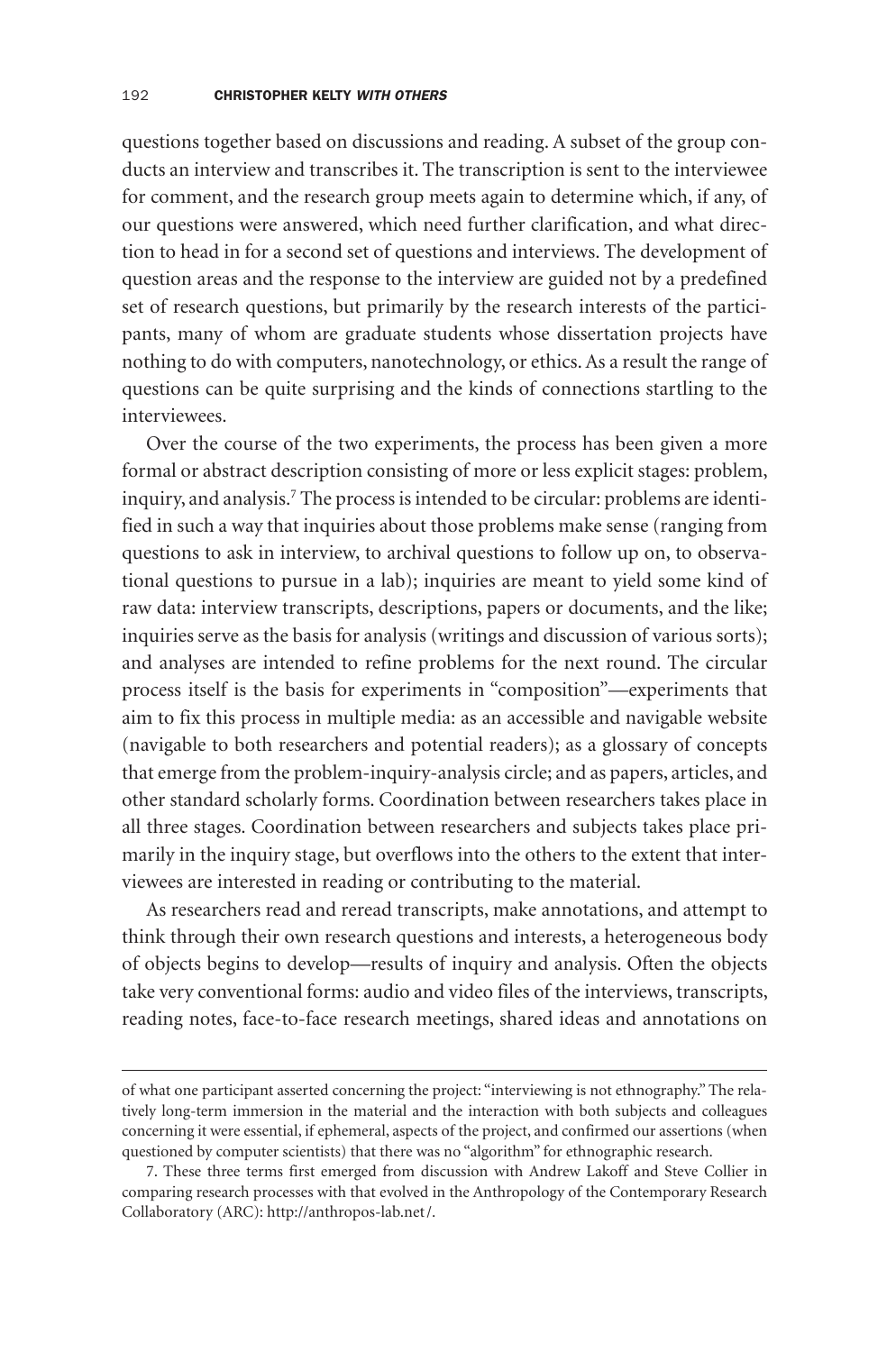the transcripts, related news stories, and events and analytical writings in various stages. These objects can take form through classic ethnographic techniques, such as literally cutting up transcripts and putting them in coded piles, as well as with digital tools, such as wikis, content management systems, and online editors of various kinds for collaborative mark-up of transcripts. No single tool is intended to become the de facto tool of inquiry or analysis, though we do have a commitment to tools that are freely licensed (Free Software/Open Source) in order to ensure legal and technical archivability. Tools that allow multiple users to edit the same texts at the same time and record both the commentary and who made the commentary are particularly sought after.<sup>8</sup> The interviews themselves tend to be open-ended, though we are careful to give the interviewees a chance to read and discuss the transcripts prior to the second interview.

Once a suitable body of transcripts, articles, notes, and observations have been shared and read by everyone, the next step is defining constraints and goals for short commentaries or analyses. It is here that the problem of composition is explicitly broached: the problem of making commentary fit into a synoptic genre; that is, to make it more than a proliferation of details and notes. At the same time that participants are asked to think about their own detailed interests, they are asked to think about making those interests respond to a core set of concepts that would allow a new reader to understand and navigate the material we produce. Practically speaking, commentaries have taken the form of assignments (we call them "missions" which participants can experience either in deference to anthropology's past or with a James Bond–style enthusiasm), usually to produce less than 2,000 words focused on responding to a particular concept or problem. These assignments might ask all participants to write something about a particularly rich passage or two in a transcript; or to undertake etymological, rhetorical, or linguistic analyses; or to analyze transcripts with respect to a particular concept ("trust," "scale," "security," "membrane," etc.); or to pose or answer a question in relation to a given article or book. The goal of such assignments is not artificially to restrict the work of participants, but instead to promote a kind of contrastive approach. The value in such assignments lies not in their ability to encourage virtuosity, but instead in their ability to instantly provide a kind of

<sup>8.</sup> The array of tools for this kind of collaborative writing have mushroomed in the period 2005–07, in part because of innovation around wikis, but wikis tend not to record the identity of the contributor in an obvious way; blogs and content management systems are almost always structured around a text followed by a string of threaded comments, making it hard to insert comments as annotations to a text. In part online collaborative word processing has been driven by Google's challenges to Microsoft. Writely.com (now "Google Docs") was the first successful example, though not quite easy to use and not Free or Open Source. Other such tools are likely to proliferate. Tools for annotating and sharing video and audio are even rarer, as are Free/Open Source qualitative data analysis tools; the TAMS analyzer (Weinstein 2006) is one important step in this direction.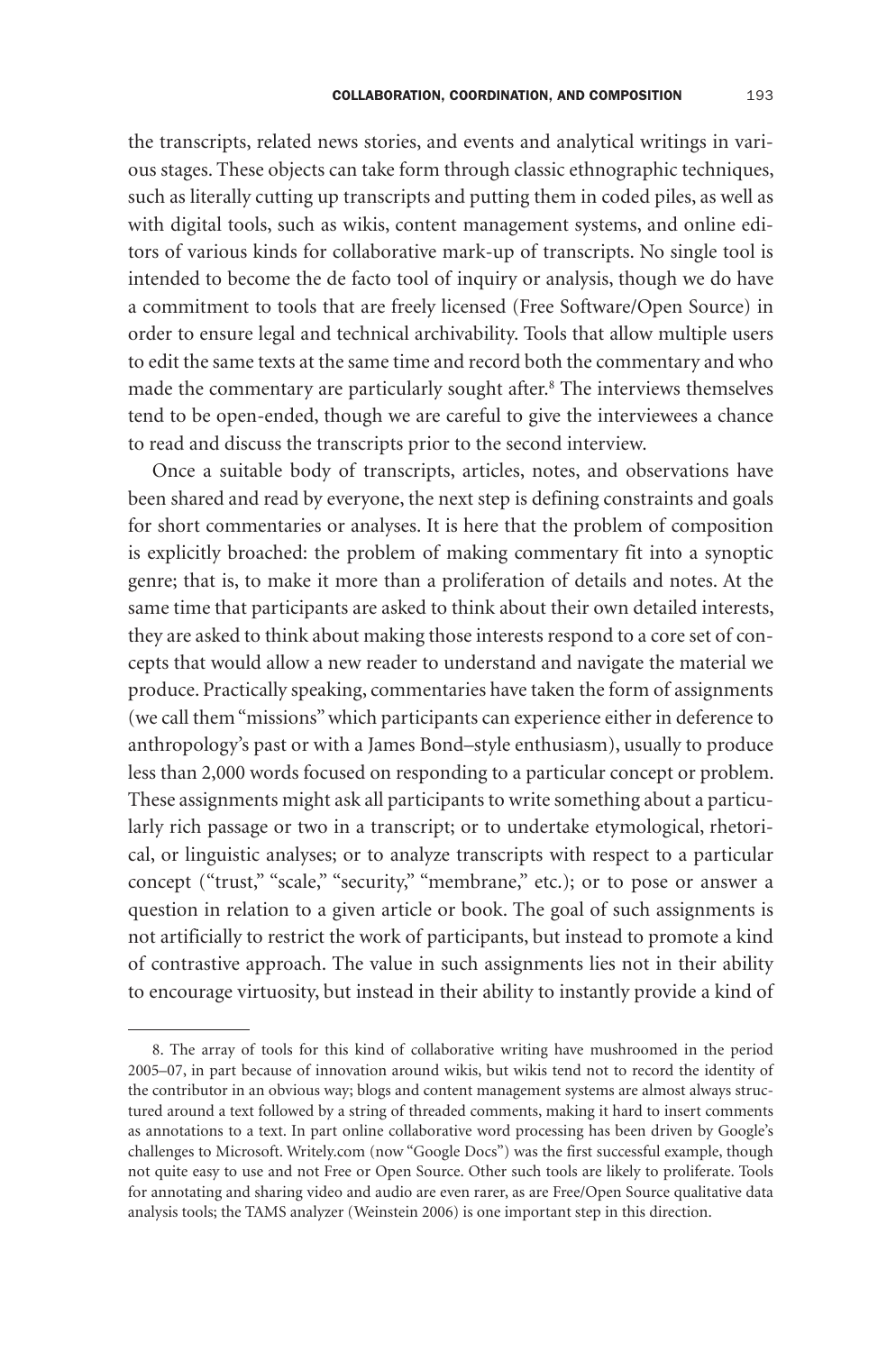Rashomon-like perspective on a given phenomenon. Often the assignments are developed through discussion and argument—but the writing of them is generally conducted in private. The key to reading such documents is to know how they all respond to a central mission. It has always been a goal to make these texts link to one another, to the mission, and to the details in the transcripts that they are referencing, although it hasn't necessarily worked in practice (for both technical and methodological reasons).

The objects produced by the research process proliferate quickly: notes, questions, transcripts, highlighted transcripts, annotated and condensed transcripts, lists of keywords, sets of annotations, commentaries on the transcripts and annotations, structured assignments, commentaries that responded to a structured set of questions, commentaries that emerged according to the interests of individual researchers, definitions and conceptual glossaries, conference papers and articles, reviews and blogs, and so on. Such a heterogeneous set of documents is a familiar body of work for most social scientists, and often the work of synthesizing this into a single coherent article or book is what is most highly valued. While this project does not shy away from that challenge, it nonetheless highlights two different challenges: 1) making visible the process and materials that constitute that work, documenting in some form the work of conceptualization that goes into the valued articles, books, and concepts developed by anthropologists; and 2) maintaining an openness to new directions that would otherwise be closed off by the demands of individualized article and book production. Indeed, the very challenge of imagining what that kind of openness looks like has not been an explicit concern of social scientists: What technical, social, and practical constraints are necessary to keep such a project "alive"? And, if a project is not to reach its apotheosis in a book or article, what might be the signal that such a project is in fact complete? In the case of the first project (EPIT), while the interviews and annotations done by the initial group have come to a standstill after a successful workshop that included three outside researchers, work on the development of ideas and articles related to this initial project continues for one faculty member (Kelty) and at least one graduate student (Kayaalp).

In many ways this research process was absolutely conventional: it involved only interview, observation, transcription, and analysis followed by a workshop and discussion. It was therefore indistinguishable from most work in cultural anthropology—which was good news for the graduate students, whose selfdefinition as professional researchers is at stake. However, there are two aspects of this process that we consider to be novel and that were raised as questions throughout the project. The first was the question of commentary: What form could it take that would make it stand out as more than a footnote or a response? Should we aim at producing some kind of "case study"? Should we turn to the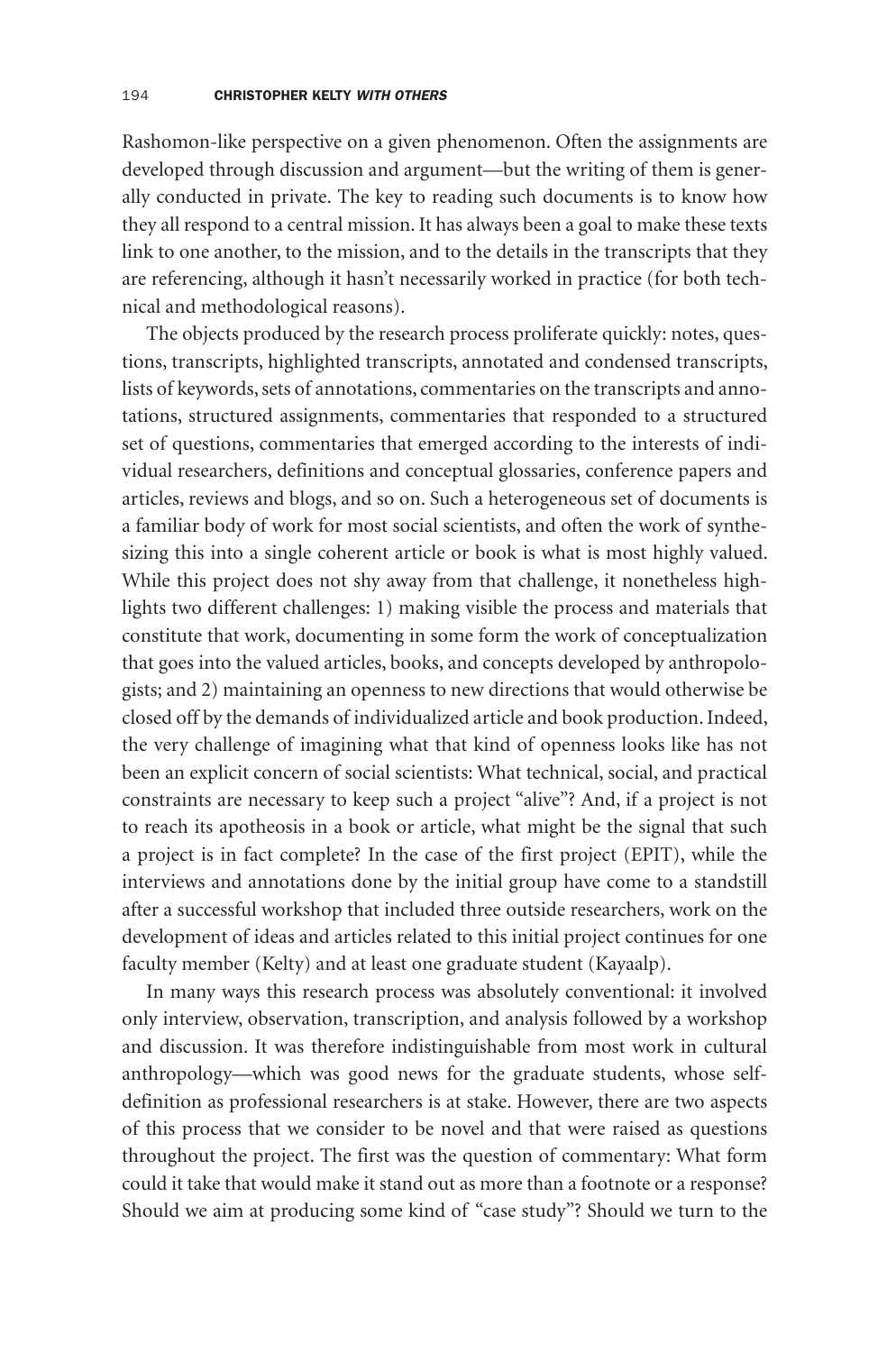figure of the Talmud (this seemed to give too much credit to both the interviews and the commentaries)? How should we organize (hierarchize?) the commentaries? Do we do so at the outset, or wait until they are written? How do we give them structure, but keep them open-ended? Do the available software tools liberate us to think about composition, or straitjacket us into particular modes of presentation?

The second was the need to clarify the meaning of collaboration. Many students who participated in these experiments were fundamentally frustrated by my perceived failure to say why we were doing this research: What were or are the goals, what did I (Kelty) want to find out? From one perspective collaborative research is appealing (especially paid collaborative research) precisely because it gives students defined research tasks, for which they are not responsible in any profound intellectual sense, but through which they might learn "how research is done." By contrast, my injunction that they generate their own questions and follow their own interests and leads was always met with approval, but confusion: How then is it "collaborative"? What makes it different from the individual research projects they are asked to pursue as graduate students? It is through this tension that the distinction between coordination and collaboration was developed.

In this respect, my own work on Free Software provided a useful foil and template for understanding our goals (Kelty 2008b). One of the most well known claims about Free Software is that it involves the collaboration of hundreds if not thousands of volunteers who work together on the creation of highly complex software projects, like the Linux operating system kernel. Common wisdom suggests that this mode of collaboration (or "peer production," to use Yochai Benkler's term) is somewhat anarchic and free-wheeling—a bazaar, not a cathedral (Benkler 2006; Raymond 2001). Further research has revealed that it is not anarchic at all, but that it does proceed in ways strikingly different from those in which a conventional software company might proceed. Although it is driven by volunteerism and individuals are free to work or not work on whatever they choose, it is nonetheless extremely highly coordinated.

The Linux project, for instance, consists of a leader (Linus Torvalds) with a hierarchy of lieutenants, each responsible for different parts of the kernel; a mailing list on which all participants are free to communicate (the Linux Kernel Mailing List, or LKML); and a source code management system that keeps track of who writes what and when and allows for a certain degree of automatic management of asynchronous, distributed contributions from participants around the world. There are, however, no goals and no planning. The project privileges a particular form of adaptability at all cost—whatever someone creates, it can be incorporated so long as it passes a series of tests having to do with a largely unarticulated, but learned, intuition about technical elegance, functionality, and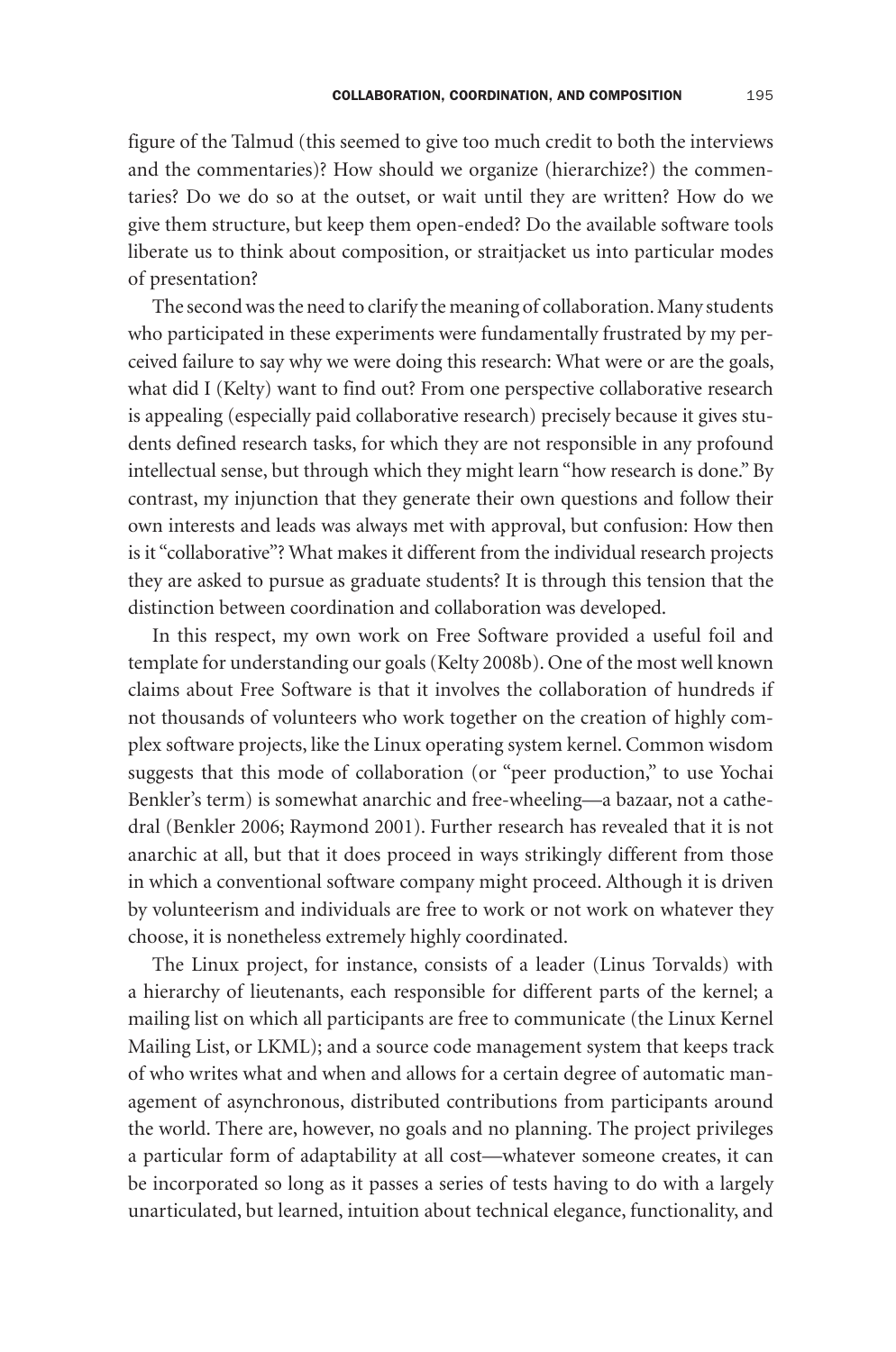the structure of the kernel itself. Torvalds and lieutenants facilitate this kind of contribution, but do not direct it. As a result, the Linux kernel does a great many things, some of them relevant only to very obscure architectures or uses, some of them useful to every user—but it was never designed to do any of them.

Of course one should ask: How do people know what to do? In some ways, this is the role of pedagogy: the construction of a disciplinary structure within which it makes sense to pursue one kind of problem rather than another. Linux makes sense because generations of students have been taught what an operating system is and should look like by studying UNIX (in the 1980s and 1990s) and Linux (today). The coordination of contributions to Linux is largely routine and invisible. People learn what to do and how to do it, and they simply do so. What emerges, sometimes, but not always, are forms of collaboration: co-work, co-labor, co-thinking about how to identify problems and functions, and how to solve them. Much of this work takes place on the LKML, simply as a kind of question-and-answer discussion, often with flame-wars around controversial topics. As people settle into these collaborations, coordination sets the stage: the structure of lieutenants, the mailing list, and the Source Code Management (SCM) tool sets the constraints around how that collaboration will unfold, and more important, keeps track of it and manages it as an experiment. The success of a collaboration is in the outcome, not in the justification or planning—higher risk, higher reward, less bureaucracy and planning mentality.

As a result of this particular kind of coordination, the Linux kernel emerges as a collaborative project only in a weak sense: it is an architecture that allows multiple kinds of individual contributions to be included, and privileges this "adaptability" above any other design criteria.

The EPIT and EPNANO projects share some of this commitment to adaptability—even though there are significant differences (far fewer participants, a completely different domain of knowledge). The reason the commitment to adaptability is privileged is because one of the core conceptual claims of ethnographic fieldwork, especially in the tradition referenced here, is that ethnography is an epistemological encounter, one that might require, as George Marcus put it somewhere: "a theorem [!] of planned incompleteness, but not sloppiness or indeterminacy." Adaptability in the Linux kernel is a precise form of planned incompleteness—a way of insisting on openness to new questions and directions (and this takes legal, technical, and social forms). Ethnographic fieldwork shares this commitment over against a commitment to research design that sets questions in advance and for which fieldwork is mere data-gathering. The EPIT and EPNANO projects are ways of making visible that activity through coordination.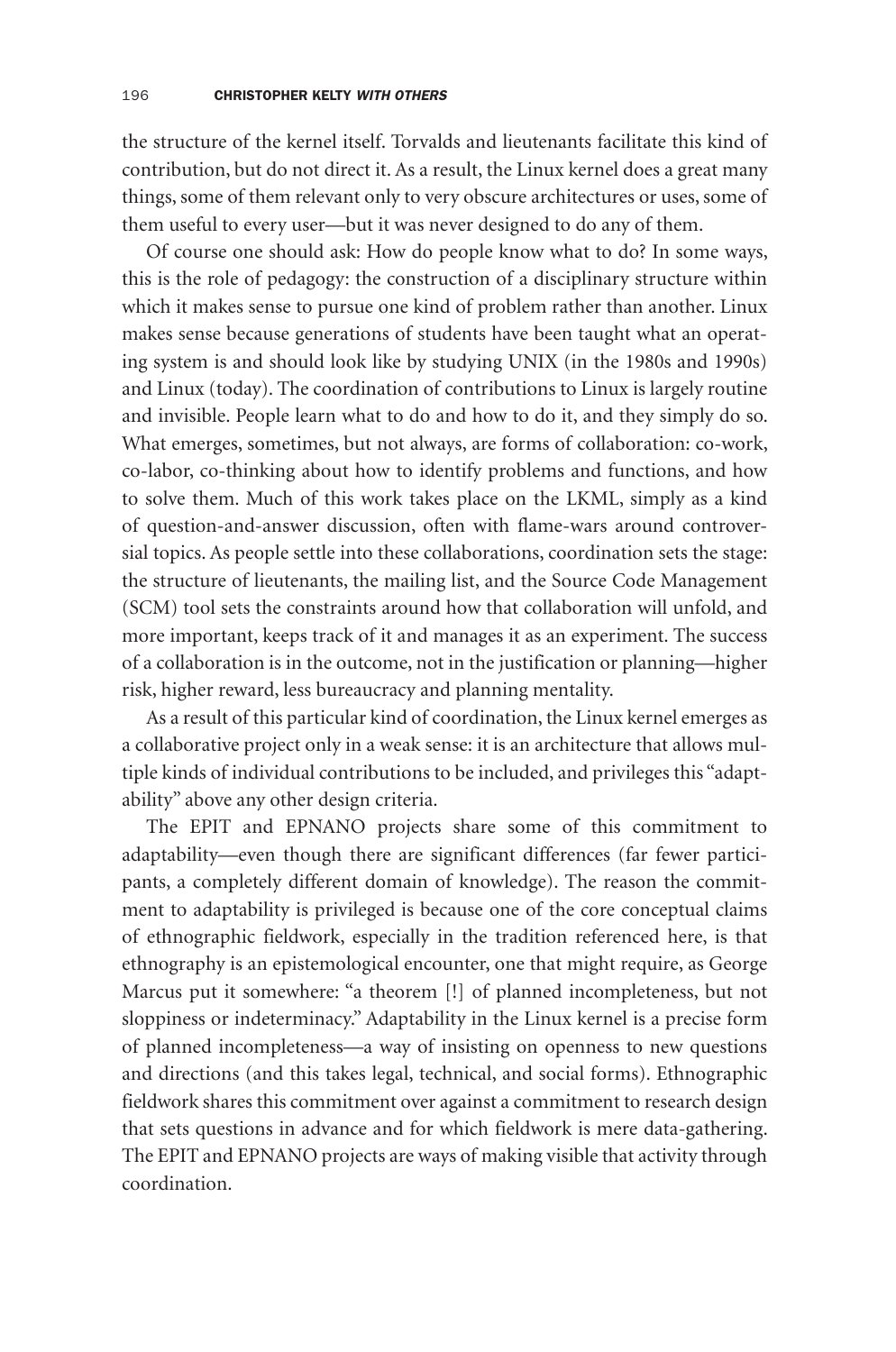In the EPIT/EPNANO case, the initial gambit is that "sites" or the areas of study (computer science and engineering or nanotechnology) are capacious enough to allow for a wide array of directions to pursue, each in his/her own way, upon a shared platform that is coordinated fieldwork. Coordination is achieved through the technologies (shared content management systems, e-mail, collaborative tools for editing), but more importantly through setting up "missions" with defined time-frames and limits, and identifying projects (like clarifying concepts or collecting data) that people can pursue on their own.

If, in the case of Linux, contributors know what an operating system looks like, then the relevant comparison in anthropology is that researchers know what an anthropological research question is and how to research it. But fieldwork is precisely the tool by which such research questions become fully formed, or, at least, by which they transform from an initial speculative proposal into a practice of forming concepts in specifiable contexts. If Linux were a conventional engineering project that proceeded through strong design management, it would seek merely to adapt the idea of "operating system" to changing conditions. Similarly, a strong disciplinary focus merely adapts traditional anthropological questions (anthropology of exchange, African political institutions, kinship studies, linguistics) to changing conditions (kinship studies confronts reproductive technologies; anthropology of exchange confronts the new economy, etc.).

But Linux does not proceed by strong design criteria; it proceeds only with respect to what contributors produce and what the leaders accept as "working" a nontrivial problem that entails a fantastically refined engineering knowledge and aesthetic sensibility and is analogous to the problem of "composition" raised here. Contributors to Linux "compose" new ideas and forms out of the existing platform without regard for, or against, the historical plans, meanings, and functions of "operating system."

In our case, fieldwork as a coordination platform is intended to open up the same possibility: that fieldwork can pursue multiple different significant problems based on the intuitions of the fieldworkers and the coordination constraints of the project. Composition thus is analogous to coming up with a protocol for making all of these partially restricted contributions of multiple participants "work" together—a nontrivial problem that entails a somewhat less fantastically refined, but nonetheless deep sense of scholarly pursuits generally, anthropological problems in particular, and an aesthetic sense of form in new media.

Such an experiment, if successful, amounts to a strongly, perhaps radically "conventionalist" approach: research problems and approaches do not refer back to disciplinary questions or to "theory" as a guiding hand but directly to the practice and outcome of fieldwork itself—an immanent theory and critique.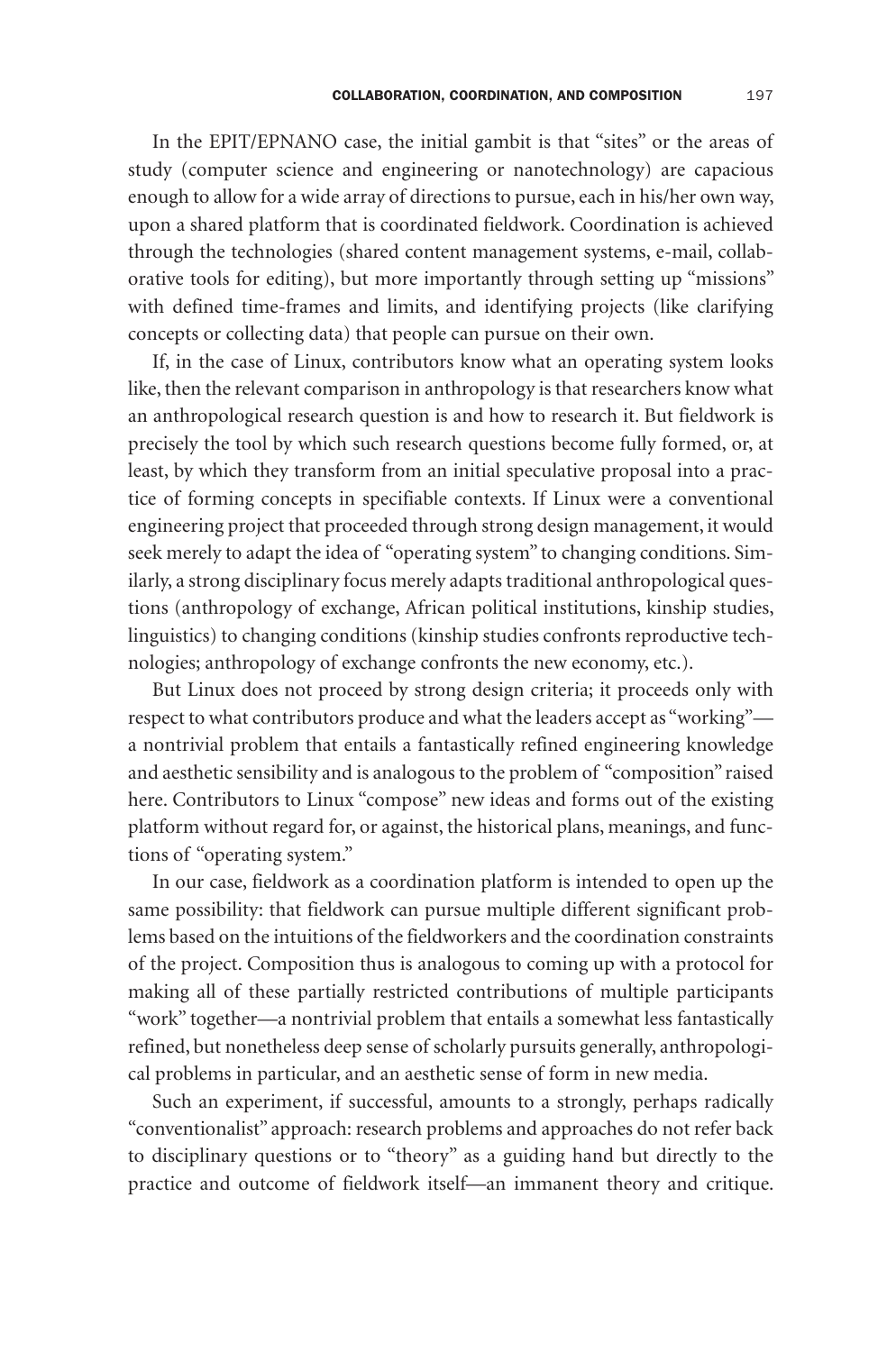And such a practice opens one up to going beyond going native, and into the domain of finding friends and mentors in the field, not only in the discipline.

## Substance

Given the methodological orientation, the broad theme of our experiments is focused on forms of immanent critique, especially novel questions and answers about ethics and politics of science and technology. The EPIT project revealed three areas of such interest: norms of practice in computer security, the "immanent critique" of electronic voting machines, and the status of "trust" and "risk" among computer scientists. The EPNANO project by contrast has uncovered a number of different issues which, at the time of this writing, were still in the process of formulation (and later developed into a concern with nanotechnology and responsibility [Kelty and McCarthy n.d.]).

### **EPIT**

While numerous anthropological projects have been completed or are under way that study hackers, geeks, and Internet-based social movements, there is relatively little recent work on academic computer scientists (notable and formidable exceptions are Star 1995; Bowker 1997; Bowker 2001; Forsythe 2001). Academic computer scientists represent a crucial point of comparison, especially for recent work on Free Software/Open Source and hacker ethics and politics (Coleman 2004). Several EPIT project participants were fascinated with the discourse around bugs, security, and the norms concerning "good and bad bug hunting." Security researcher Dan Wallach explained in detail the mechanisms whereby one hunts for and finds bugs in software—much the way a hacker (or cracker) would search for vulnerabilities that might be exploited for good (or evil) purposes. Wallach (like other academic security researchers) is concerned with building a career out of this activity, and two salient points emerged from the discussion.

The first was that Wallach talked of his "research pipeline": "Find a bug, write a paper about why the bug was there, fix the bug, write a paper about how you fixed the bug, repeat."<sup>9</sup> His list of publications bears this out, numbering more than forty by his early thirties. Wallach's narration of the norms of bug hunting was the explicit focus of one researcher (Potoczniak) as well as a topic of frequent discussion. On the one hand, they revealed much about the very fragile

<sup>9.</sup> Dan Wallach/transcript #1 available through the EPIT website.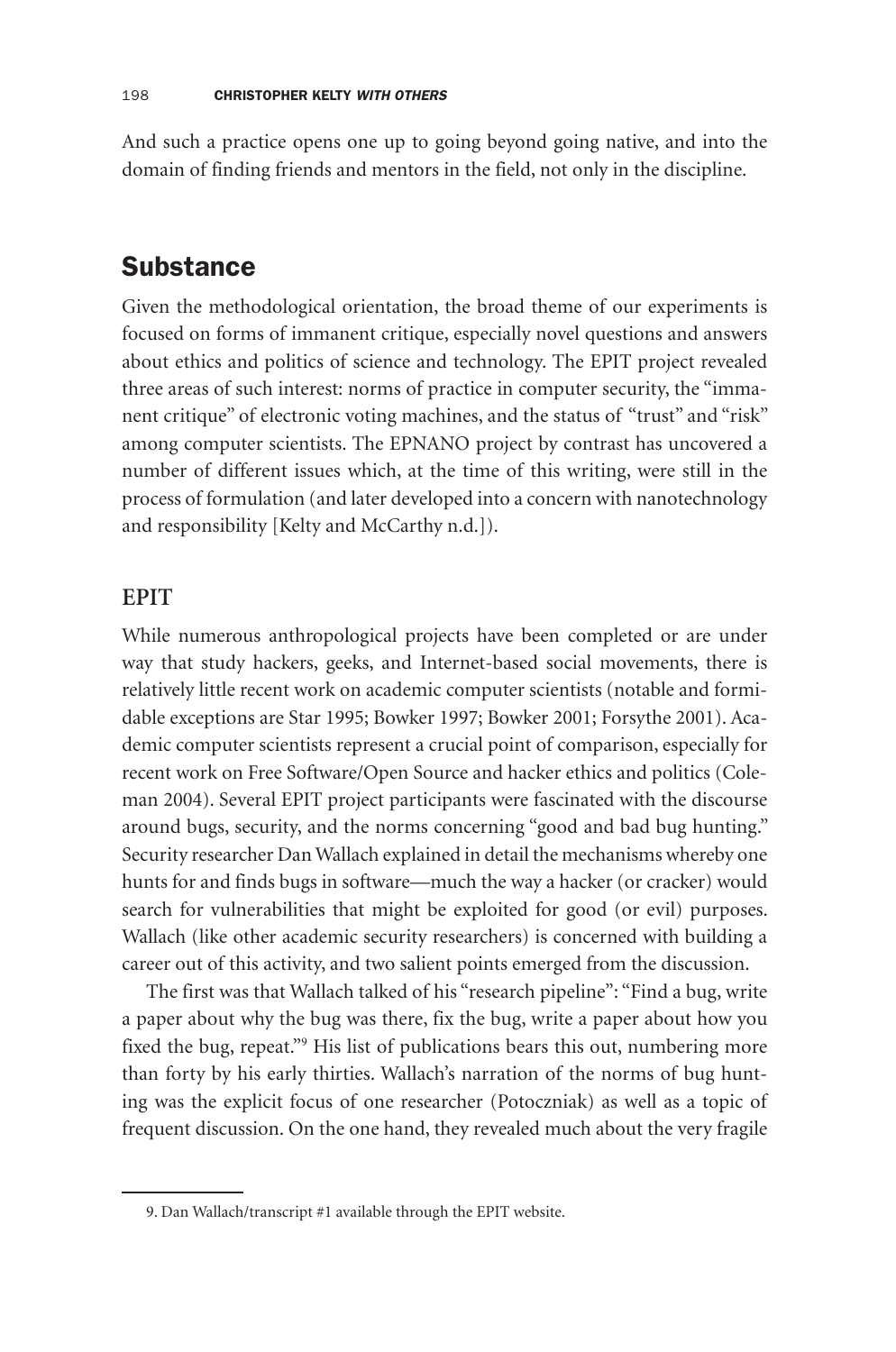line between legitimate and illegitimate types of research in the computer security research community and even to some extent how cultural background can play into the construction of these lines.

The lines between legitimate and illegitimate research were also central in interviews with Peter Druschel, whose work on peer-to-peer systems raised difficult questions about how to legally pursue research that can result directly in more efficient and robust file-sharing programs (Kelty 2008b). Druschel was also a point of contact for comparison with studies of hackers and Open Source programmers, and our work suggests that there is still a significant difference between the vocation of the scientist and that of the tinkerer or bricoleur one that has less to do with savage or civilized minds than with the bureaucratic, deliberate, and methodical practice of contributing to science in a structured and cumulative form. By contrast, hackers and tinkerers engage in fast and furious creation of often mind-bogglingly clever or elegant code, which is nonetheless inscrutable or difficult to use on account of its idiosyncratic creation by hackers or Free and Open Source projects with ad hoc management and little concern for replicability or archivability of results. They have "users" who need to be satisfied—computer scientists usually do not.

A key point of entry for researchers into the arcane interests of computer security researchers was the surprising use by Dan Wallach of the concept of a "gift economy" to explain the practice of finding and revealing security flaws in corporate software. It was surprising simply because it's always surprising to see concepts from anthropology circulating in a foreign place, but, more important for anyone who has had the pleasure of associating with geeks, hackers, or Free/ Open Source software aficionados, they know that the concept of "gift economy" circulates quite widely (first used by Rheingold 1993, then in Ghosh 1998 and Raymond 2001) as a folk explanation of reputation and value creation. So it was doubly surprising to see it used by Wallach (who admitted that he probably knew about it only because of Raymond) to refer in this case to the specific activity of "giving" a security flaw to a corporation (rather than "giving" it to the world i.e., making it public), in return for which he was "given" a \$17,000 computer.<sup>10</sup>

This exchange was deeply formative for Wallach, and he often uses it to explain to his own students the proper "ethical" practice of finding, reporting, revealing, and expecting payment (or not) for security flaws. At the time of this event, Wallach was a graduate student and the Internet was just emerging as an everyday object; he was thus one of the first people in the history of the discipline to perform this kind of action and one of the first to call it research. Prior

<sup>10.</sup> This story is in Dan Wallach/transcript #1.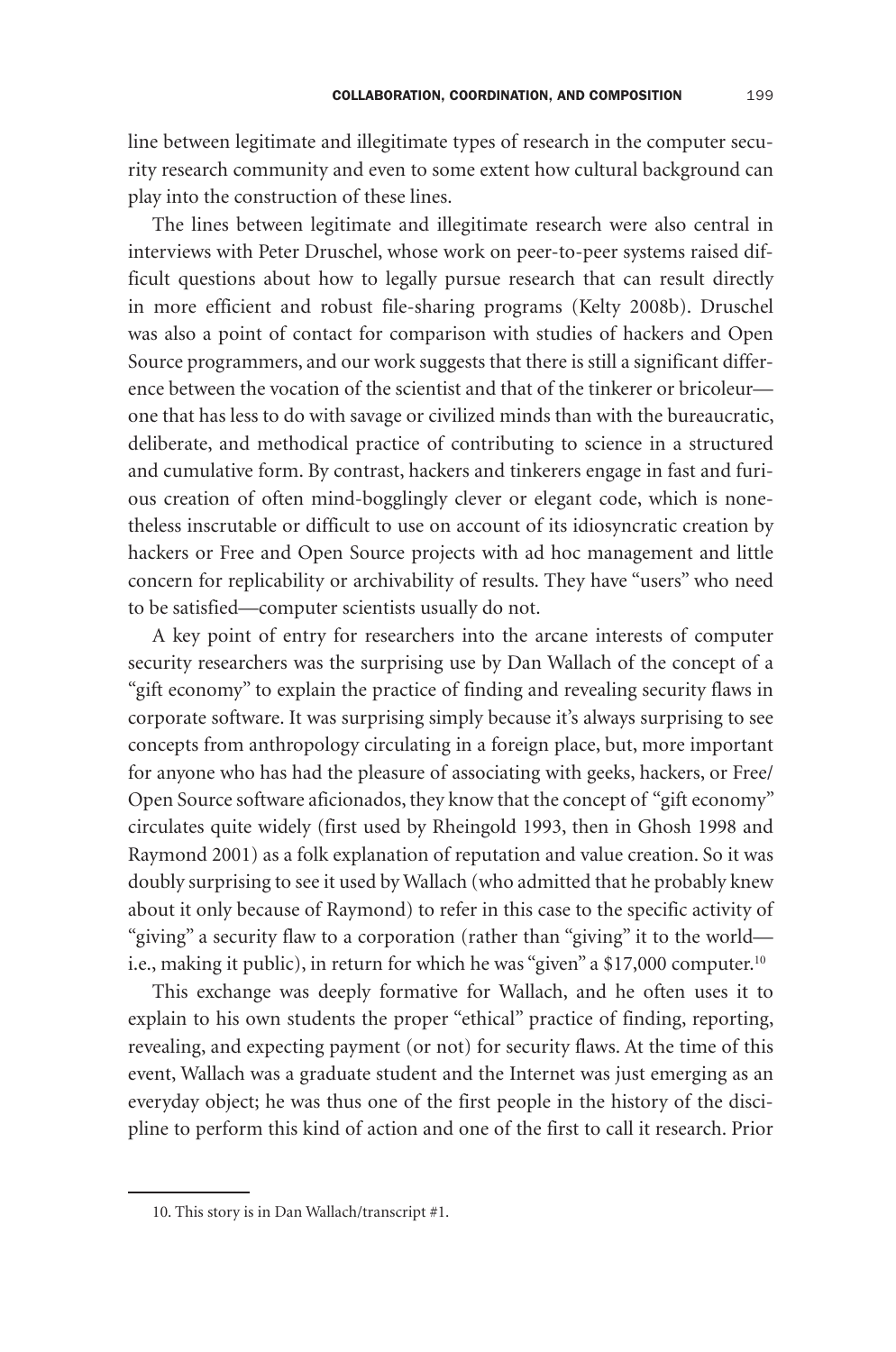to this point, security flaws were simply problems a company might or might not choose to deal with—Wallach and a handful of others introduced a way for them to become an issue of public safety or commercial accountability. Wallach further illustrated the security flaw gift economy through his explanation of Netscape's early "bugs bounty" program—in which Netscape paid \$1,000 for security flaws (beginning in roughly 1996). According to Wallach, this system was very soon abused, providing as it did an incentive for people to find as many bugs as possible and then demand payment for them. Wallach refers to this explicitly as "blackmail" and differentiates it from the ethical incentives that he had (very rapidly) evolved to make security research into more of a cat-and-mouse game between researchers and corporations, as opposed to what he saw as a kind of protection racket.

A second area of intense interest for the EPIT project—primarily because of the high-profile aspect of the research—was Dan Wallach's involvement in the nationwide (and eventually global) controversy over touch-screen electronic voting machines (EVMs). Wallach was a co-author on the report that analyzed the Diebold electronic voting machines and found them vulnerable to various kinds of attacks (Kohno et al. 2004). As was clear from discussions with both Wallach and Moshe Vardi, CS researchers are reluctant to grant absolute security status to any software system—it is therefore not at all surprising that the EVMs contained security flaws that could be exploited to rig an election or change the results. This was not, however, the core of the controversy.

The EVMs made by all of the major manufacturers by 2003 (helped along by the Help America Vote Act, which disbursed large amounts of funding to local election officials around the country, who in turn signed contracts with EVM companies) were touch-screen-only machines. None of them possessed any mechanism that would allow 1) a voter to verify in some tangible way (i.e., other than on-screen) that the machine was recording a vote correctly or 2) an independent recount of the votes based on something other than the potentially compromised software itself (i.e., a paper ballot). The research that Wallach and friends conducted, therefore, was not necessarily directly connected to the main problem—that is, though they proved the existence of flaws in the machine they were not asking Diebold to make the machine one hundred percent secure. They were instead asking them to provide an independent verification of the vote, when the machine is broken or compromised. In some ways, it could be simply stated as a core engineering principle: make the function of the machine robust. The call went out, both from Avi Rubin of Johns Hopkins and from a well-known CS researcher from Stanford, David Dill, for a "voter-verifiable paper trail."<sup>11</sup>

<sup>11.</sup> Two sites with more information on the controversy are http://www.verifiedvoting.org and http://www.voterverifiable.com.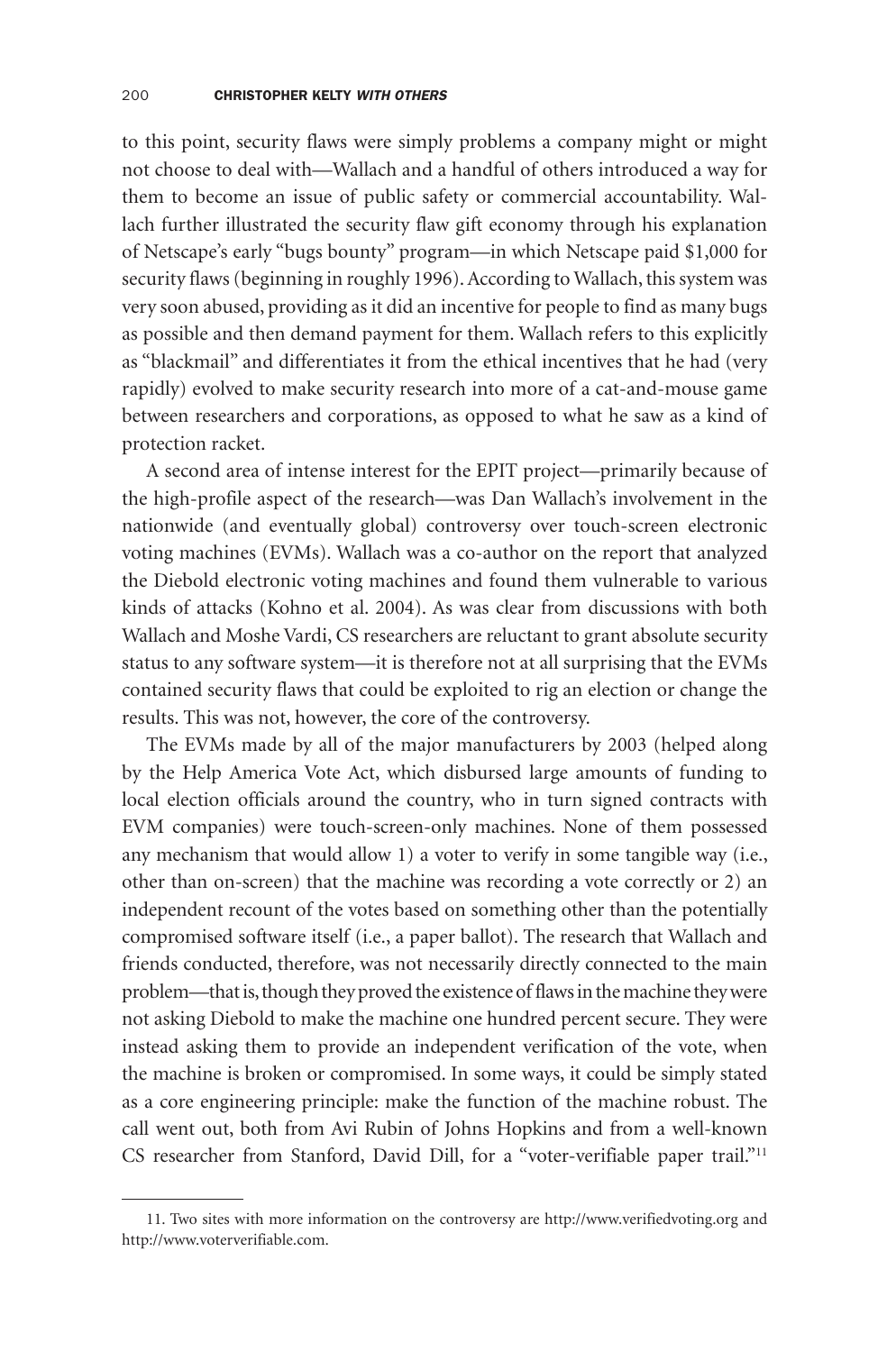Through protest, public speaking, activism, and organizing, these CS researchers, along with other activists and organizations (such as the Electronic Frontier Foundation), were successful in convincing several states retroactively to require EVM makers to include a vote-verifiable paper trail on the machines they sell.

The problem of verification in this case includes a palimpsest of transparency issues—adding up, as one might suspect, to a pretty opaque problem. In the first place, Wallach and friends never actually had access to a real Diebold voting machine for their study. They had only a collection of source code that had somehow or other been "liberated" from Diebold's webservers (according to Wallach, activist Beverly Kaufmann claims to have "found" the code lying open for anyone to see on a webserver based perhaps in New Zealand).<sup>12</sup> Wallach and friends' article (Kohno et al. 2004) was therefore based not on the "official" Diebold machine, but on the only code they could obtain. Of course, from Wallach's perspective, there was no other choice: in order to inspect any of the corporate machines, Wallach would have had to sign a nondisclosure agreement that would effectively stifle his ability to publish the results of any research. So they decided to base their research on the liberated code, risking violation of tradesecret law, which, as Wallach likes to point out, not without some glee, is a felony offense in Texas.13

A second layer of opacity comes at the level of certification. Because of the trade-secret status of the software code owned by the corporations, certification by the U.S. government happens in secret and, according to Wallach, both the certification process and the certification itself are classified, unavailable for review by anyone. Wallach is justifiably appalled by this state of affairs—but ever the scientist, he offers an explanation in the form of "regulatory capture": that government bodies set up to regulate the process and mechanics of national elections in the United States are effectively controlled by the corporate interests creating the machines. While this response may sound cynical, it is actually a kind of analytic device that allows Wallach to pinpoint where the weaknesses are in the system—that is, they are not only in the code, but in the democracy itself.

A third layer of opacity concerns what happens in the voting booth. The controversy concerns the fact that many voters and many voter organizations are appalled at the activism of CS researchers, because they see it as a big step backwards. For these organizations, EVMs represent huge strides in achieving equality and access at the voting station: blind voters can vote alone with an audible ballot, elderly voters can increase the font size or fix a miscast vote, and voters with motor disabilities are better accommodated by the machines. In addition, election officials see great benefits in eliminating paper: they see the machines,

<sup>12.</sup> This story is recounted in Dan Wallach/transcript #2.

<sup>13.</sup> Ibid.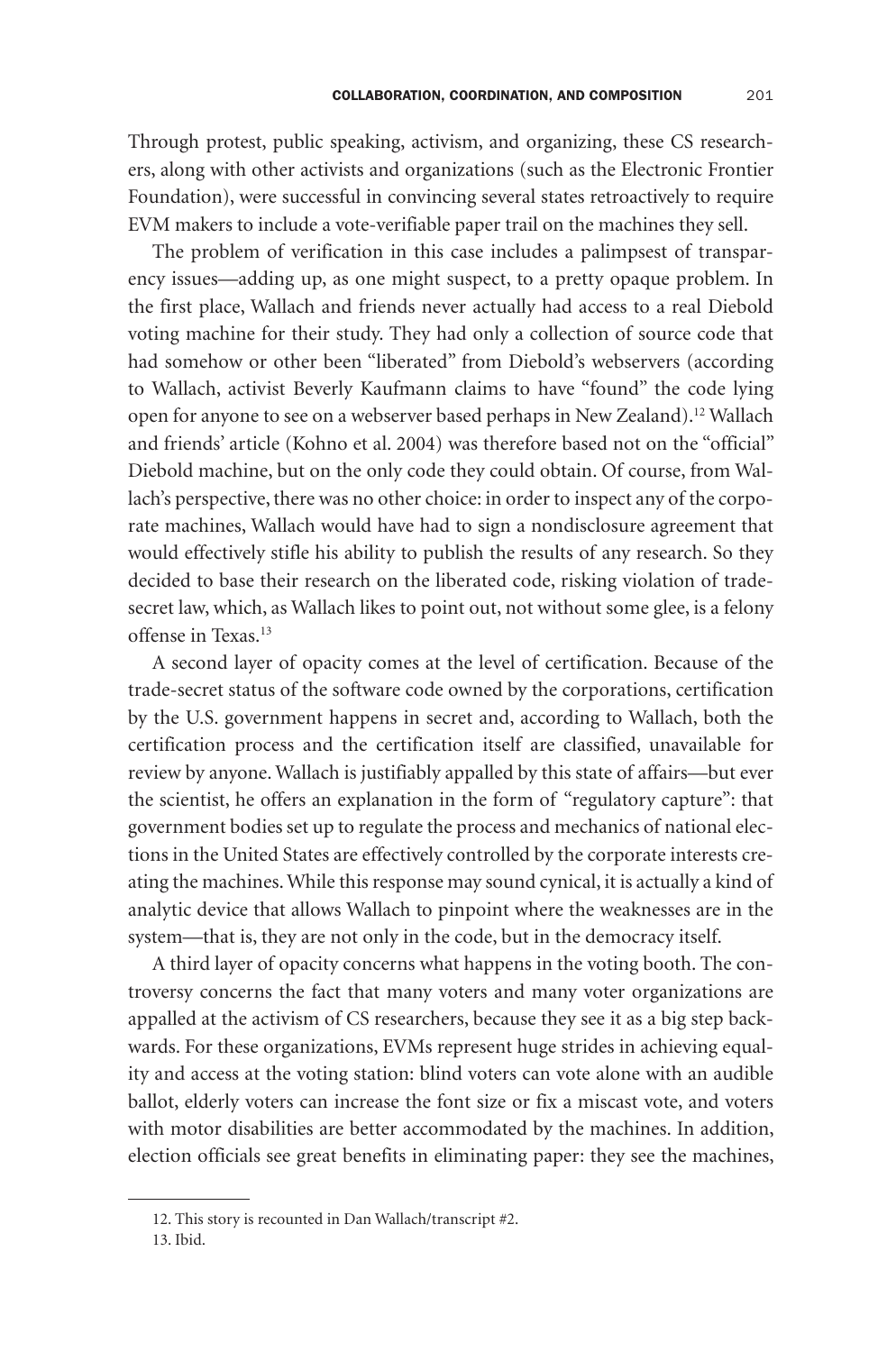and rightly so, as potentially more accurate, and certainly much faster at counting votes, than any other system.

CS professors, however sympathetic (or not) they may be toward such concerns, are pointing to something else: the superimposition of particular technical structures onto long-standing democratic structures. They decry the potential for the effective relegislation of democratic election policy. CS researchers, possibly for the first time in history, find themselves arguing that we should trust technology less and use more paper. They can see clearly that it is not the technology that is at issue, but the structure of democracy and the protocol by which elections are carried out, recorded, verified, and ultimately legitimated.

The implication of this experience, for our research group, is that deep within computer science, there is an immanent critique of government and one which CS researchers find themselves reluctantly and somewhat awkwardly trying to articulate in the only language they know—that of science. Part of the goal of this project, then, has been the attempt to articulate, through dialogue and commentary, the nature and meaning of this immanent critique. Of course, given the very high-profile nature of this issue, we will not have been the only people attempting to do so, but the conclusion for science studies and anthropology remains the same (and one demonstrated beautifully twenty years ago in *Leviathan and the Air-pump* [Shapin 1985]): that at its heart, scientific practice is also about social stability and legitimacy and that where such arguments erupt, one can clearly see both the state of the art and the art of the state.

### **EPNANO**

The EPNANO project is still under way, and so the substantive issues remain open. There are however, some clear lines of interest. The most significant of these is the role of research into the potential health and environmental impacts of nanotechnology, an area that Rice, through CBEN, has seized on and turned into a robust field of inquiry. Mark Wiesner, one of the original Principal Investigators at CBEN, has been a core interlocutor in describing the process by which a certain kind of bargain was struck with respect to research on environmental and biological effects. Rather than simply funding research into toxicology or hazards, CBEN has promoted instead research that focuses on health and environmental uses of nanoparticles and on the challenges of engineering safe nanoparticles from the get-go (Kelty 2008a).

Several "problems" are being refined by this aspect of the research: the question of reflexivity in science and the creation of structures of "anticipatory governance" (Guston and Sarewitz 2002); the tension between risk calculation and other forms of foresight, prediction, and preparedness; the increasing separation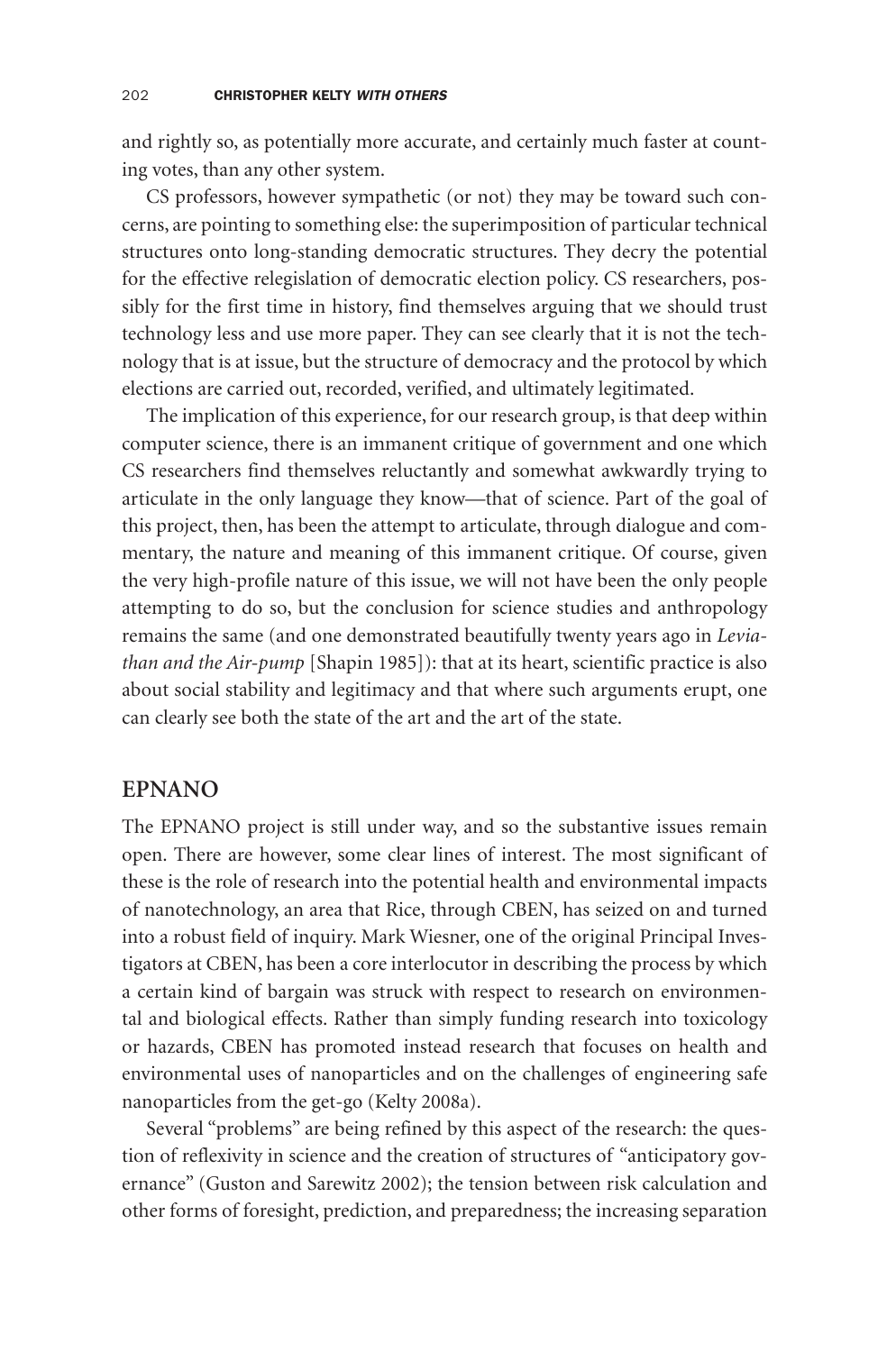of Environmental and Health Safety (EHS) issues from other areas of "social" implications (including legal, ethical, and cultural issues); the question of nanotechnology as a "weakly contextualized science" (Nowotny, Scott, and Gibbons 2001) or as a "strategic" science (van Lente and Rip 1998) that defines a worldview and a general strategic focus, rather than being focused on solving specific problems of interest to the state.

Several researchers in the project have also found an interest in looking at "new objects" such as nanoshells, nanotubes, nanorods, nanocars, membranes, or nanotube fibers. When such objects can only be imaged through complex technologies and devices, how does one orient one's epistemological questions? Two research areas in particular have draw our attention: membrane engineering in Wiesner's case and vacuum technology in the case of Kevin Kelly. Building on work by Cyrus Mody (Mody 2001) on purity in the lab, this research direction has clear aesthetic appeal for EPNANO researchers—ranging from the material culture of science to the more metaphorical and allegorical uses of filters, membranes, and vacuums in understanding researchers' self-understandings as part of an emerging science. Naficy, for instance, posed the question of the "socialas-membrane" apropos of Wiesner's description of the interplay of science, economics, and environment, and Dib has explored the idea of nanoparticles as liminal objects that reflect prudence and ambivalence among researchers. Powell pursued a project more historical in nature, focused on the institutional creation of the National Nanotechnology Initiative and other agencies and institutes that promote nanoscience and nanotechnology.

While the projects described above are substantively specific (anthropology of science and technology) and focused on the use of new media and Internet-based tools, the conclusions I draw about composition, coordination, and collaboration are meant to apply across all domains of qualitative ethnographic work. Our informants-cum-collaborators are just as likely today (probably more so) to be producing and distributing their own media about the cultural and social issues that plague them—and they may do so either directly, with the increasing spread of new technologies, or indirectly, through the kinds of cultural changes that this increasing production and circulation of media can have on social groups of all kinds. Strategies of making and controlling media are as diverse and as culturally complex as the content of the media themselves.

But a more troubling issue for anthropology is how anthropologists and their informants might learn new strategies for making stable and robust conceptual connections across radically different projects (not just across area expertise or discipline, but outside of the academy and into unfamiliar forms of scholarly and critical practice). As I mentioned at the outset, the discipline has historically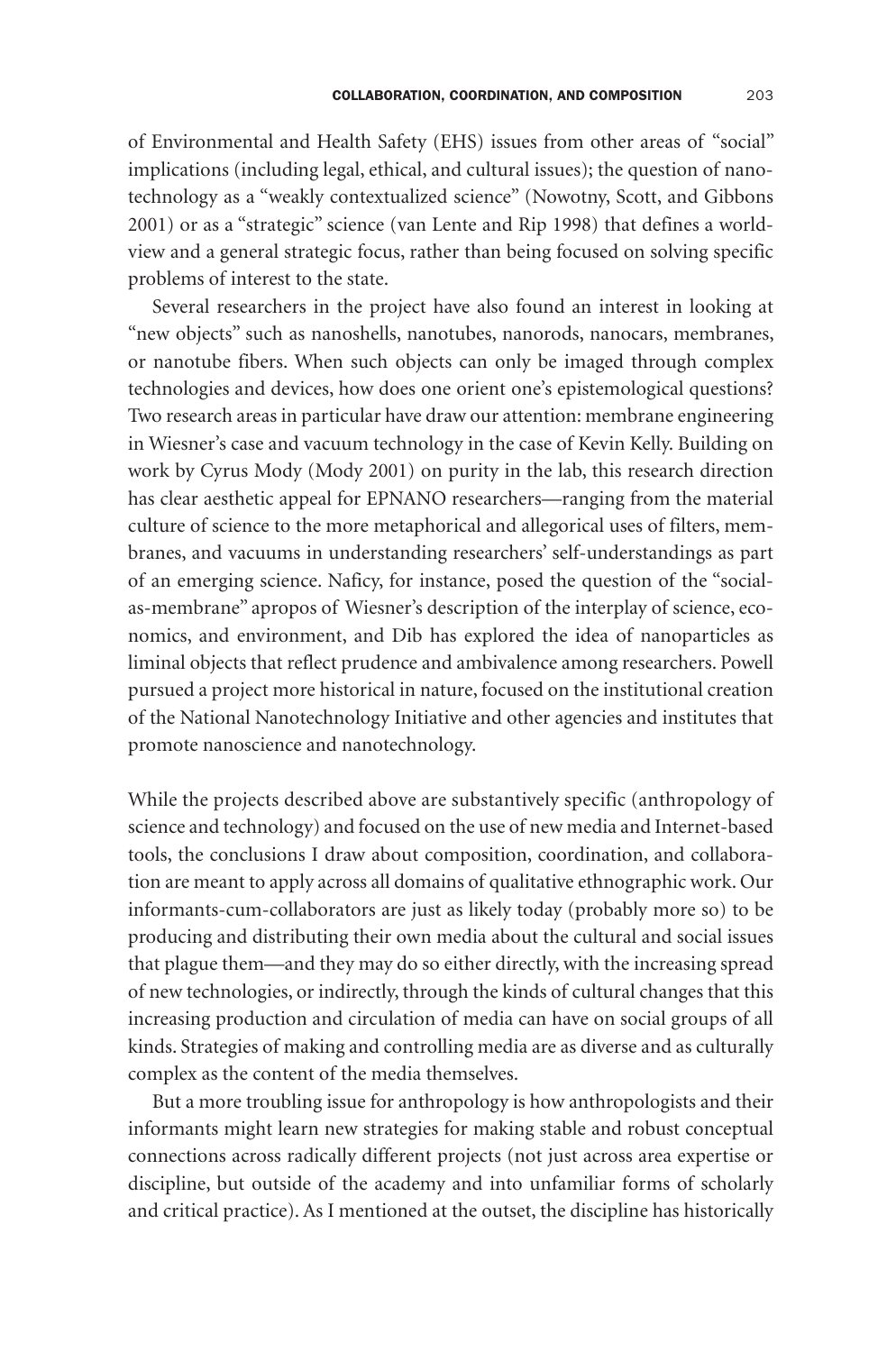served as the mainstay of coordination of the making of conceptual connections. Whether it is the endless debates about the culture concept, the rich literatures in kinship, exchange, or political institutions—it is through disciplinary channels that an anthropologist working on heritage claims in Mexico (Breglia, this volume) might connect with a scholar working on expatriate Iranians in Washington, D.C. (Naficy, this volume), or South Korean venture capitalists (Chung, this volume). However, in a world populated by new objects (especially technical objects), new events, and new forms of organization, anthropologists are far more likely to find the kind of conceptual simpatico in surprising placesespecially with other disciplines, often with informants themselves. In addition, the demand for inter- and trans-disciplinary research is high enough (i.e., our funding is increasingly contingent on it) that a new body of scholarship is in fact emerging, for better or worse, that is not structured through disciplinary channels. Are the classic channels of anthropology sufficient in these cases? Is there something more?

My example of the Linux kernel and of the stratagem of "adaptability" over against structured design is one kind of answer to this question: there are possibilities that have emerged which cannot fit into the disciplinary framework, and we do not know how to take advantage of them. Certainly there is nothing radical about the two experiments I have conducted—they remain projects that respond, in part, to certain kinds of disciplinary constraints, both at a substantive level (i.e., the "culture" of scientists and engineers) and at the level of practice (i.e., interviews and participant observation). But they are propositions about the possibility of a new form of shared and adaptable research method. A shared conceptual vocabulary, distinct from that entrenched in the journals and texts of anthropology, is certainly easier than ever to work on in common with others, even in public; likewise, the sharing of "data" (the material gathered at the inquiry stage) no longer need remain obscure, but can also be made public (or semi-public among a group of scholars) and worked on in common. Such practices might in turn become the discipline of anthropology (again), but to date they remain experimental. We don't yet know how these changes should be formulated and adopted, and thus modesty in proposing transformation is to be admired.

Perhaps the most important implication of these changes concerns the question of exclusivity. Anthropologists are by professional disposition interested in remaining anthropologists rather than joining in and becoming part of their field. Other social scientists show less compunction: political scientists work for campaigns and for foreign policy institutes; economists become civil servants and chairmen of the board. Anthropologists, especially those of the "critical" stripe, are far less comfortable joining in—or if they are it is, as Marcus points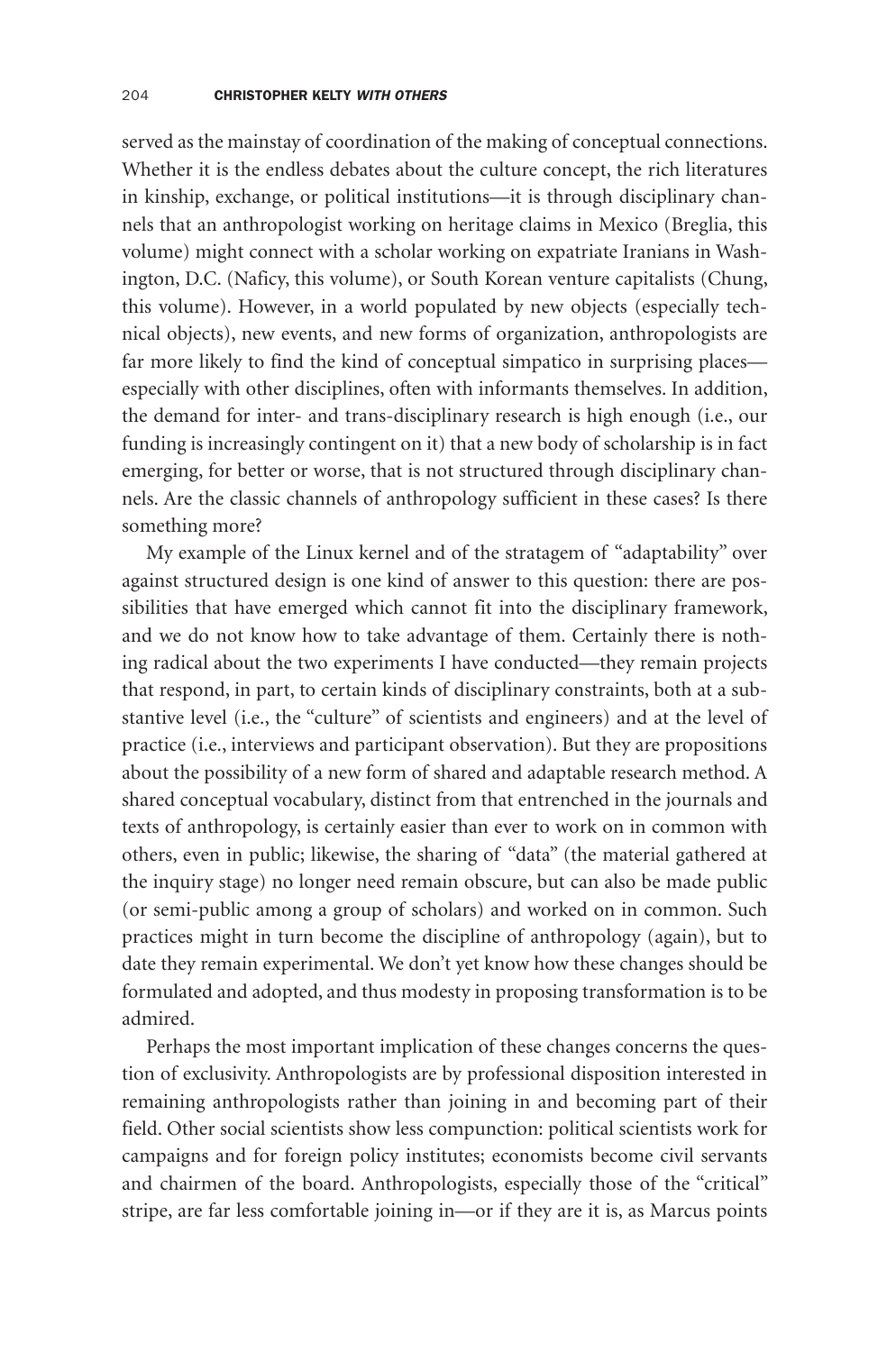out, because they increasingly come to graduate school from an experience with NGOs, activist organizations, or other groups. The perceived virtue of this resistance is "critical distance"—but such a claim all too easily papers over the realities of contemporary fieldwork. In fact, it is an important reason to critically distinguish coordination from collaboration.

Collaboration is too weak a word to describe the entanglements that are by now thoroughly commonplace in cultural anthropology: entanglements of complicity, responsibility, mutual orientation, suspicion and paranoia, commitment and intimate involvement, credit and authority, and the production of reliable knowledge for partially articulated goals set by organizations, institutions, universities, corporations, and governments. Collaboration is perhaps too feelgood, too friendly a notion for the commitments, fights, and compromises that anthropologists frequently make in order to pursue some kind of conceptual innovation. And this is to say nothing of the problematic insertion of "ethics" and "institutional review boards" into the game.

So, for instance, in the ethics and politics experiments described here, scientists and engineers occupy a historically more powerful position in institutions, public life, and policy than anthropologists do. A common reaction to this situation (especially pronounced in some strands of STS) is to adopt the position of the critical analyst who unmasks the hidden structure of belief or interest operative in the activities of science and scientists. But such an approach is also inherently adversarial and blocks access to scientific and technical practices that might already be critical vis-à-vis some other more or less powerful constellation of interests. In our projects, therefore, we have explicitly sought out a different form of engagement: a search for what we refer to as "immanent critique" in the language and practices of scientists. Practically this means developing a process of dialogue, reinterpretation, and commentary that would render explicit the critical practices of scientists and engineers, in areas that might also interest social scientists (the stealth transformation of democratic practice by electronic voting machines; the politics of research on quasi-legal peer-to-peer technologies; and the production of critical research on the environmental and health effects of nanotechnology). While it may well be possible to perform critical, deconstructive, or oppositional readings of the informants we deal with, our attention has instead focused on finding those voices where they appear in the field first and trying to amplify them, transcode them, or simply explain them in our own work.

Naturally, there exist divergent audiences for such an endeavor: at least one is that of anthropology and science studies, which would seek to learn how such critiques are relevant to conceptual and theoretical problems "at home"; but at least one other is the scientists and their constituencies themselves, for whom